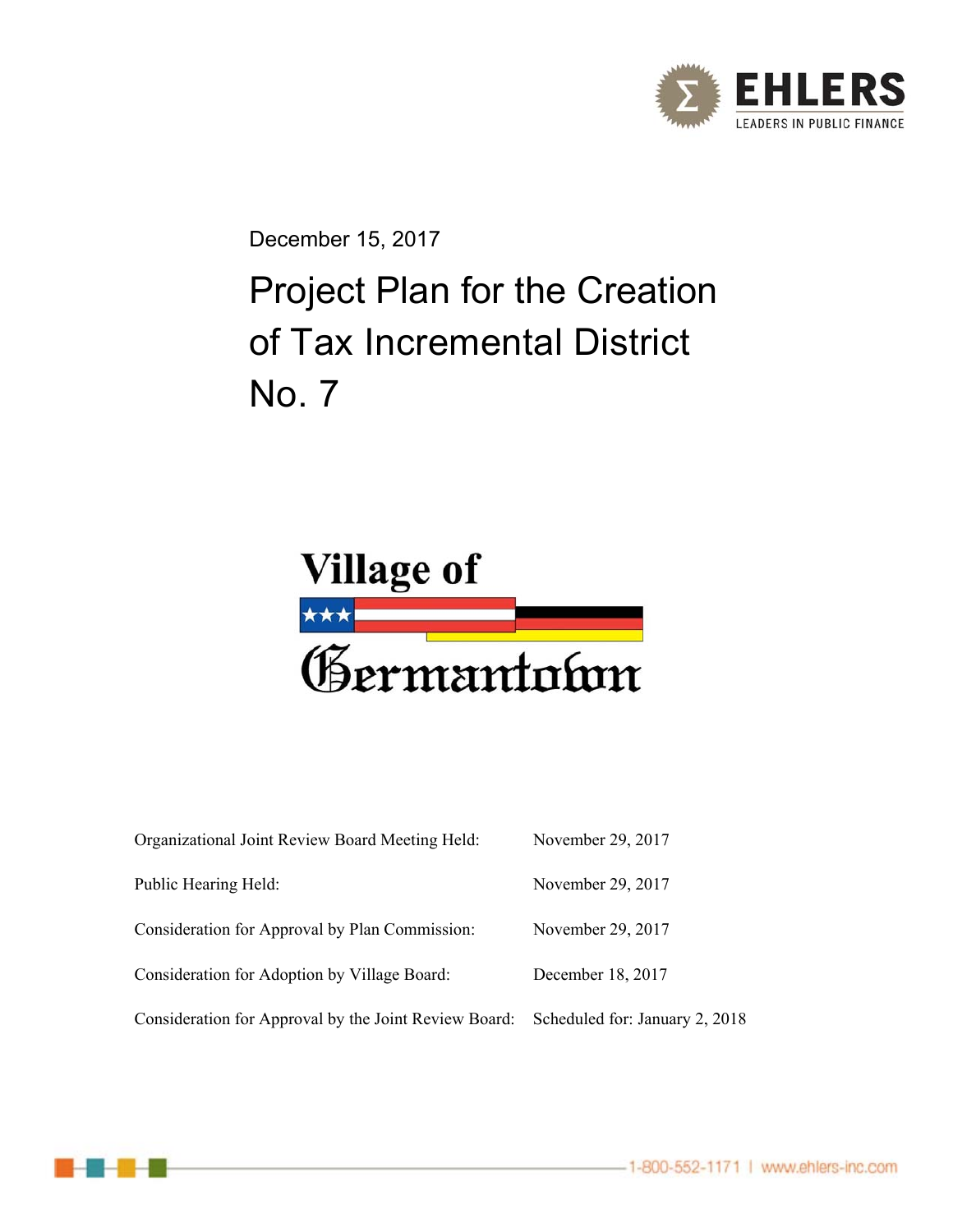# Tax Incremental District No. 7 Creation Project Plan

### Village of Germantown Officials

#### Village Board

| Dean Wolter        | Village President |
|--------------------|-------------------|
| David Baum         | Village Trustee   |
| Terri Kaminski     | Village Trustee   |
| Alan L. Campbell   | Village Trustee   |
| <b>Rick Miller</b> | Village Trustee   |
| Robert L. Warren   | Village Trustee   |
| Dennis Myers       | Village Trustee   |
| Jeffrey M. Hughes  | Village Trustee   |
| Art Zabel          | Village Trustee   |
|                    |                   |

#### Village Staff

Deanna Boldrey Nillage Clerk Kim E. Rath Finance Director Brian Sajdak Village Attorney

#### Plan Commission

Dean Wolter, Chairperson / Village President Anthony Laszewski, Member Lori Johnson, Secretary Peter Nilles, Member David Baum, Village Trustee William Shadid, Member Robert Williams, Member Mary Ellen Gray, Member

#### Joint Review Board

---

Village President Dean Wolter Village Representative Tim Michalak Washington County Richard Ericksen Germantown School District Jim Sedgwick Public Member

Steven R. Kreklow Village Administrator Jeffrey W. Retzlaff Community Development Director

Wilma Bonaparte **Milwaukee Area Technical College District**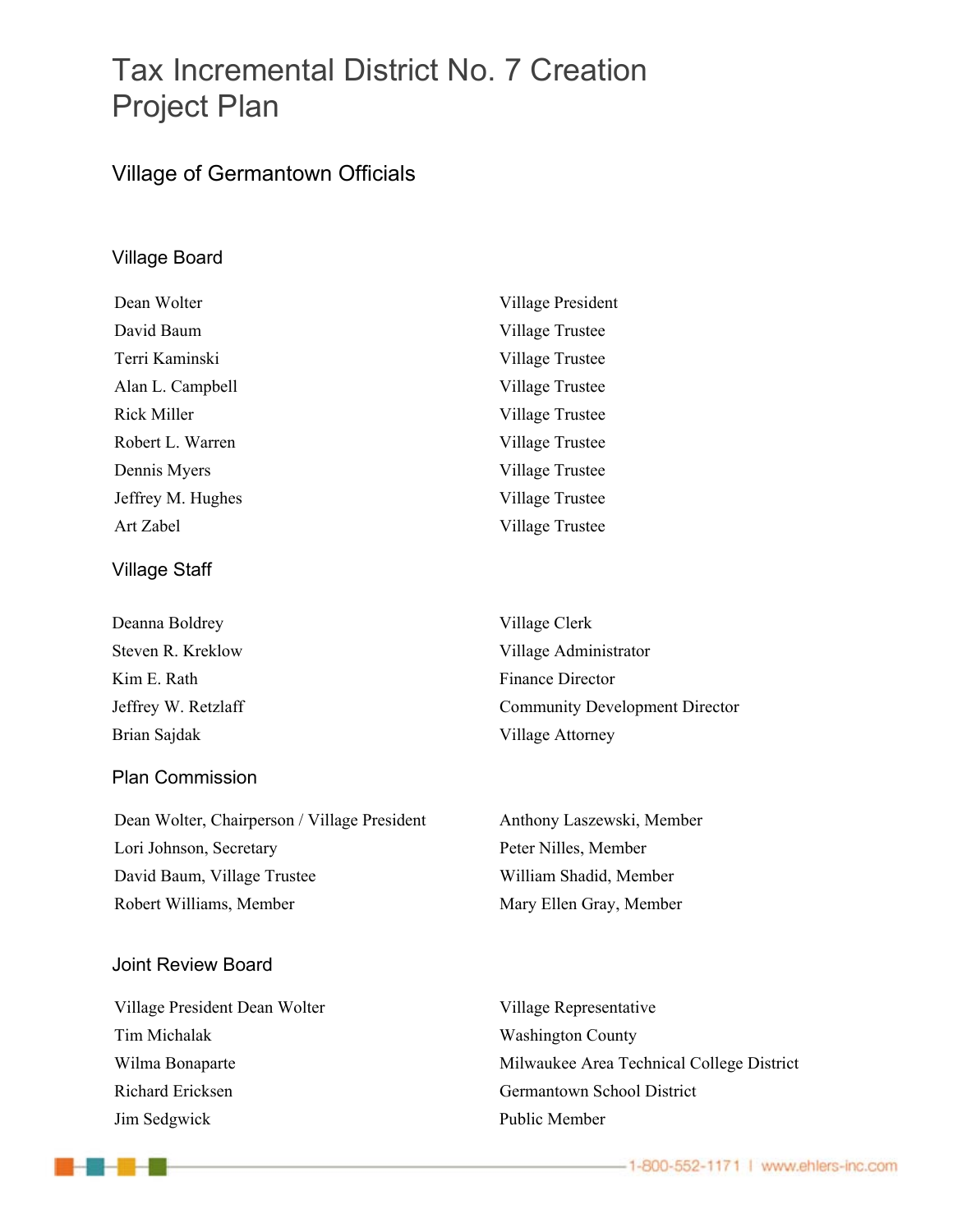# Table of Contents

| SECTION 7: STATEMENT OF KIND, NUMBER AND LOCATION OF PROPOSED PUBLIC WORKS                                                                                 |
|------------------------------------------------------------------------------------------------------------------------------------------------------------|
|                                                                                                                                                            |
|                                                                                                                                                            |
| SECTION 10: ECONOMIC FEASIBILITY STUDY, FINANCING METHODS, AND THE TIME WHEN                                                                               |
|                                                                                                                                                            |
| SECTION 12: ESTIMATE OF PROPERTY TO BE DEVOTED TO RETAIL BUSINESS23                                                                                        |
|                                                                                                                                                            |
| SECTION 14: PROPOSED CHANGES IN MASTER PLAN, MAP, BUILDING CODES AND VILLAGE                                                                               |
|                                                                                                                                                            |
| SECTION 16: ORDERLY DEVELOPMENT OF THE VILLAGE OF GERMANTOWN24                                                                                             |
|                                                                                                                                                            |
| SECTION 18: OPINION OF ATTORNEY FOR THE VILLAGE OF GERMANTOWN ADVISING<br>WHETHER THE PLAN IS COMPLETE AND COMPLIES WITH WISCONSIN STATUTES 66.110525      |
| EXHIBIT A: CALCULATION OF THE SHARE OF PROJECTED TAX INCREMENTS ESTIMATED TO<br>BE PAID BY THE OWNERS OF PROPERTY IN THE OVERLYING TAXING JURISDICTIONS 26 |
|                                                                                                                                                            |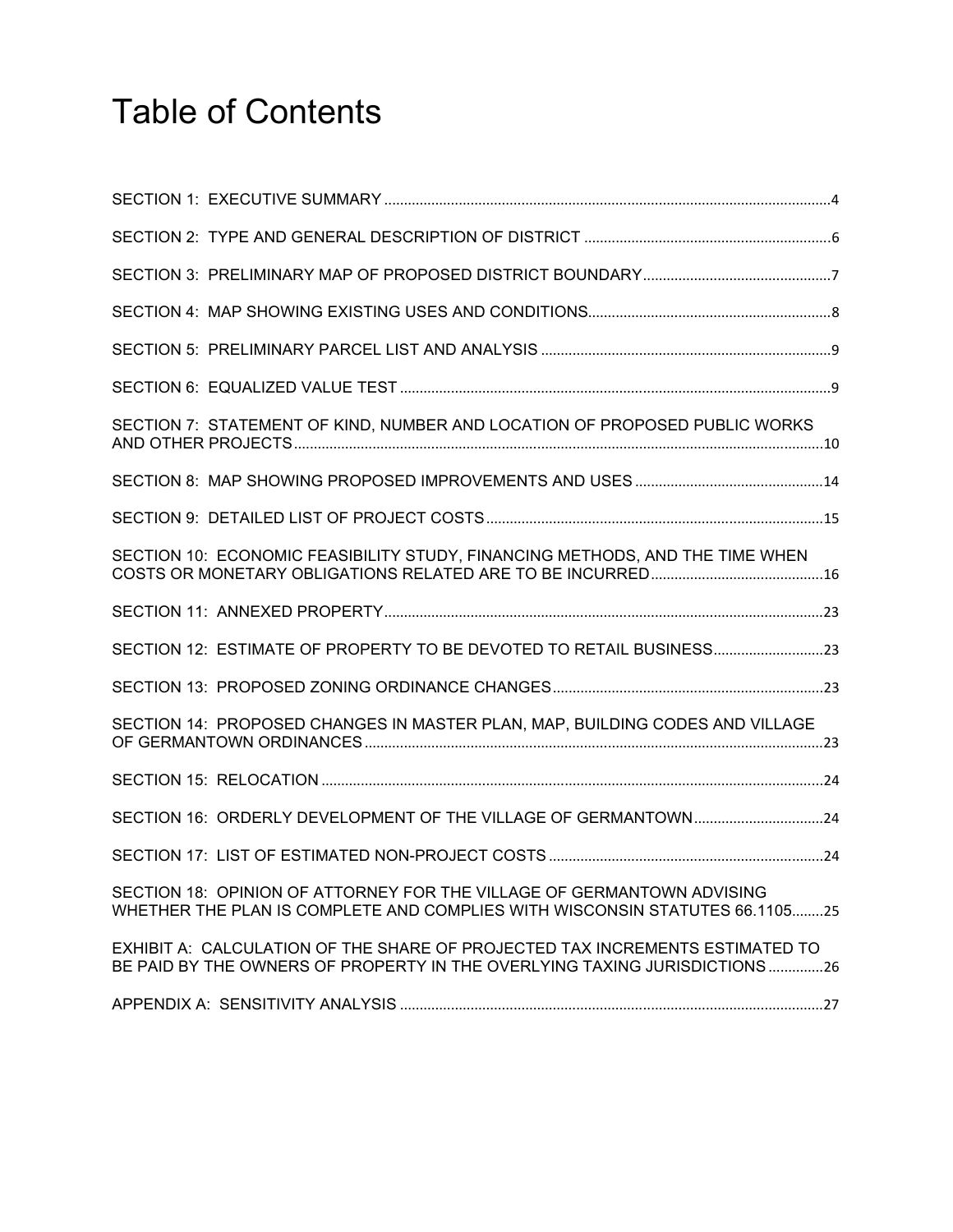### Description of District

#### Type of District, Size and Location

Tax Incremental District ("TID") No. 7 (the "TID" or "District") is proposed to be created by the Village of Germantown ("Village") as an industrial district. A map of the proposed District boundaries is in Section 3 of this plan. The area proposed to be included in the district encompasses 144.2 acres, which is broken into two distinct areas the original J.W. Speaker facility (approximately 57 acres) and the area to be developed by the J.W. Speaker Corporation (approximately 87.2 acres).

#### Estimated Total Project Expenditures.

The Village anticipates making total project expenditures of approximately \$2.69M to undertake the projects listed in this Project Plan. The Village anticipates completing the projects in a single phase. The Expenditure Period of this District is 15 years from the date of adoption of the authorizing Resolution of the Village Board (the "Creation Resolution"). The projects to be undertaken pursuant to this Project Plan are expected to be financed with debt issued by the Village, however, the Village may use other alternative financing methods which may provide overall lower costs of financing, preserve debt capacity, mitigate risk to the Village, or provide other advantages as determined by the Village Board. A discussion and listing of other possible financing mechanisms, as well as a summary of total project financing, is in Section 10 of this plan.

#### Economic Development

Based on the anticipated expansion of the J.W. Speaker Facility and the potential relocation of an offsite manufacturing facility, the Village projects that additional land and improvements value of approximately \$26.8 Million will be created because of new development and expansion of the existing Speaker facility. This additional value will be a result of the improvements made and projects undertaken within the District. A table detailing assumptions as to the timing of new development and redevelopment and associated values is in Section 10 of this Plan. In addition, creation of the District is expected to result in other economic benefits as detailed in the Summary of Findings hereafter.

#### Expected Termination of District

Based on the Economic Feasibility Study located in Section 10 of this plan, this District would be expected to generate sufficient tax increments to recover all project costs by the year 2031; eight years earlier than the 20-year maximum life of this District.

### Summary of Findings

As required by Wisconsin Statutes Section 66.1105, and as documented in this Project Plan and the exhibits contained and referenced herein, the following findings are made:

1. **That "but for" the creation of this District, the development projected to occur as detailed in this Project Plan: 1) would not occur; or 2) would not occur in the manner, at the values, or within the timeframe desired by the Village.** In making this determination, the Village has considered the following information: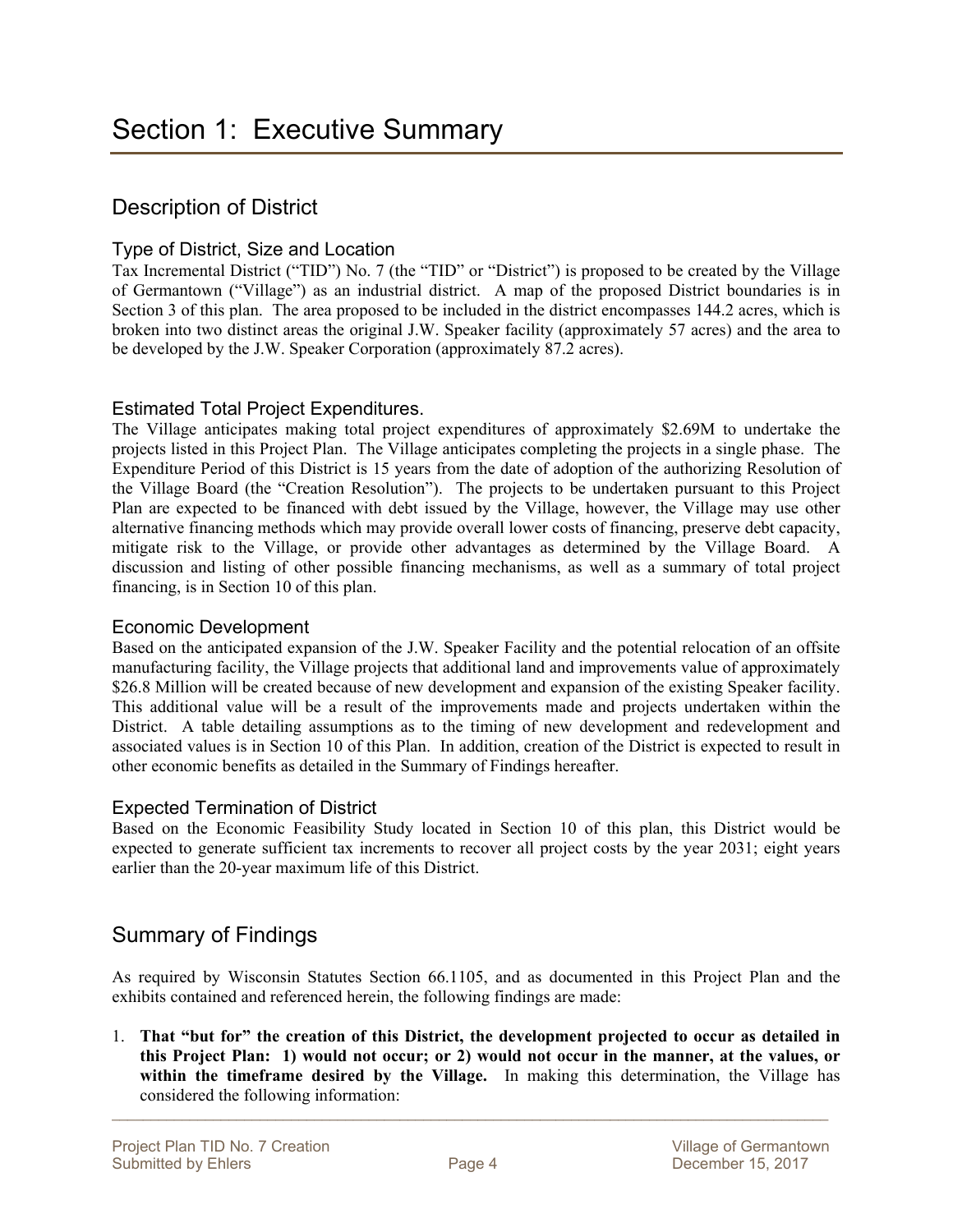- The lands to the west of the Speaker facility sites proposed for development have remained vacant due to a lack of adequate infrastructure. Given that the sites have not developed as would have been expected under normal market conditions, it is the judgment of the Village that the use of Tax Incremental Financing ("TIF") will be required to provide the necessary infrastructure and inducements to encourage development on the sites consistent with that desired by the Village.
- To make the areas included within the District suitable for development, the Village will need to make an investment to pay for the costs of installation of utilities; installation of streets and related streetscape items; development incentive payments, and other associated costs. Due to the extensive initial investment in public infrastructure that is required to allow development to occur, the Village has determined that development of the area will not occur solely because of private investment. Accordingly, the Village finds that absent the use of TIF, development of the area is unlikely to occur.
- 2. **The economic benefits of the Tax Incremental District, as measured by increased employment, business and personal income, and property value, are sufficient to compensate for the cost of the improvements.** In making this determination, the Village has considered the following information:
	- As demonstrated in the Economic Feasibility Section of this Project Plan, the tax increments projected to be collected are more than sufficient to pay for the proposed project costs. On this basis alone, the finding is supported.
	- The development expected to occur is likely to generate approximately 132 jobs over the buildout of the Speaker campus. According to wage estimates prepared by J.W. Speaker, the job creation will produce more than \$6 M of additional payroll annually.

#### 1. **The benefits of the proposal outweigh the anticipated tax increments to be paid by the owners of property in the overlying taxing jurisdictions.**

- If approved, the District's creation would become effective for valuation purposes as of January 1, 2018. As of this date, the values of all existing development would be frozen and the property taxes collected on this base value would continue to be distributed amongst the various taxing entities as they currently are now. Taxes levied on any additional value established within the District due to new construction, renovation or appreciation of property values occurring after January 1, 2018 would be collected by the TID and used to repay the costs of TIF-eligible projects undertaken within the District.
- Since the development expected to occur is unlikely to take place or in the same manner without the use of TIF (see Finding #1) and since the District will generate economic benefits that are more than sufficient to compensate for the cost of the improvements (see Finding #2), the Village reasonably concludes that the overall benefits of the District outweigh the anticipated tax increments to be paid by the owners of property in the overlying taxing jurisdictions. It is further concluded that since the "but for" test is satisfied, there would, in fact, be no foregone tax increments to be paid in the event the District is not created. As required by Section 66.1105(4)(i)4., a calculation of the share of projected tax increments estimated to be paid by the owners of property in the overlying taxing jurisdictions has been made and can be found in Appendix A of this plan.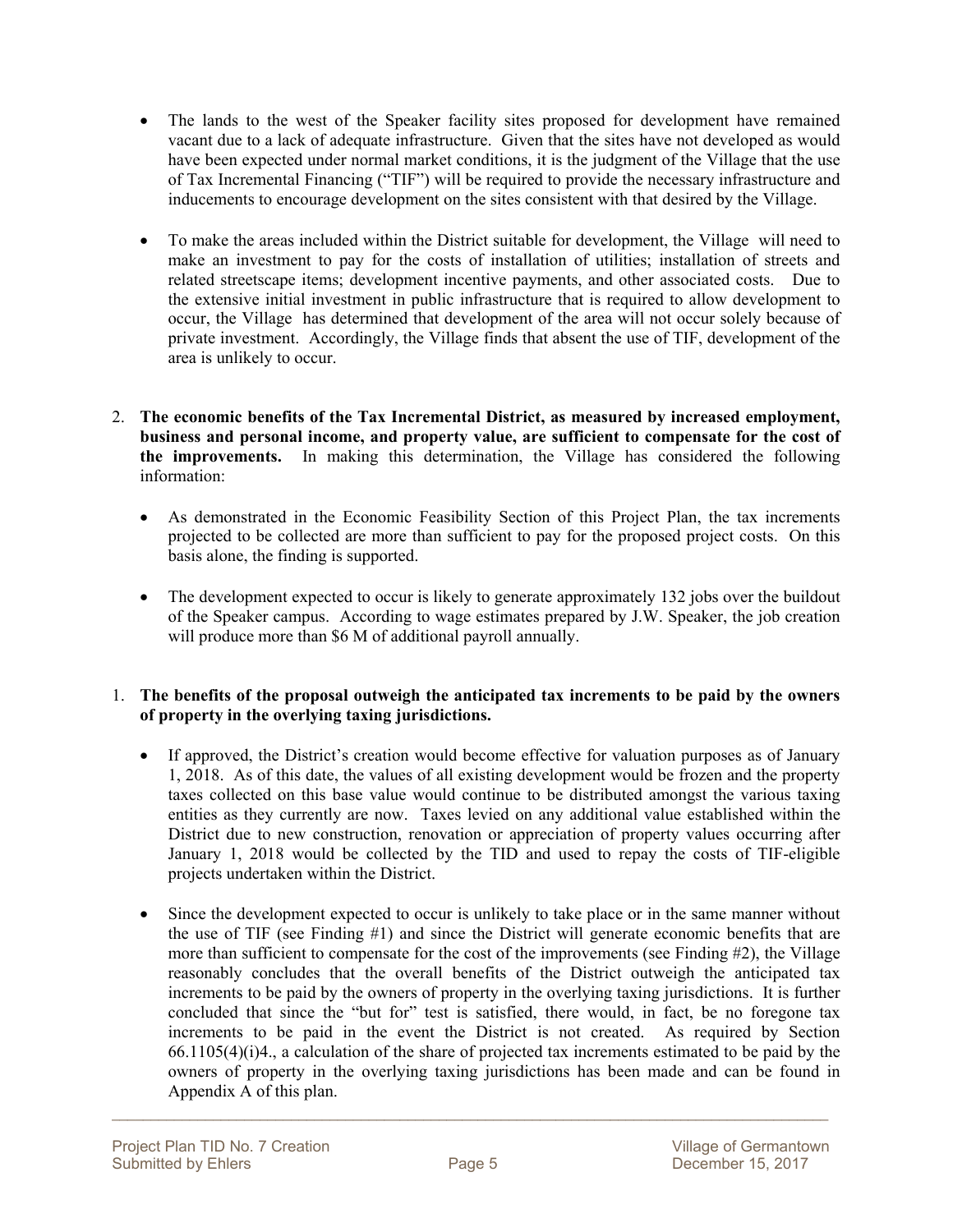- 4. Not less than 50% by area of the real property within the District is suitable for industrial sites and zoned for industrial use within the meaning of Wisconsin Statutes Section 66.1101. Any real property within the District that is found suitable for industrial sites and is zoned for industrial use at the time of the creation of the District will remain zoned for industrial use for the life of the District.
- 5. Based upon the findings, as stated above, the District is declared to be an industrial District based on the identification and classification of the property included within the District.
- 6. The project costs relate directly to promoting industrial development in the District consistent with the purpose for which the District is created.
- 7. The improvement of such area is likely to enhance significantly the value of substantially all the other real property in the District.
- 8. The equalized value of taxable property of the District, plus the value increment of all existing tax incremental districts within the Village, does not exceed 12% of the total equalized value of taxable property within the Village.
- 9. The Village estimates that none of the territory within the District will be devoted to retail business at the end of the District's maximum expenditure period, pursuant to Wisconsin Statutes Sections 66.1105(5)(b) and 66.1105(6)(am)1.
- 10. The Project Plan for the District in the Village is feasible, and is in conformity with the master plan of the Village.

# Section 2: Type and General Description of District

The District is being created by the Village under the authority provided by Wisconsin Statutes Section 66.1105. This District is created as an "Industrial District" based upon a finding that at least 50%, by area, of the real property within the District is zoned and suitable for industrial sites within the meaning of Wisconsin Statutes Section 66.1101 (See Section 5 of this plan for a breakdown of District parcels by class and calculation of compliance with the 50% test). That area within the TID that is either a stream bed or wetland is hereby excluded from the District.

A map depicting the boundaries of the District is found in Section 3 of this Plan. A map depicting the proposed uses of the District is found in Section 8 of this plan. The Village intends that TIF will be used to assure that industrial, distributor and related private development locates in this District. This will be accomplished by installing public improvements, and making necessary related expenditures, to promote industrial development within the District. The goal is to increase the tax base and to provide for and preserve employment opportunities within the Village. The project costs included in this Plan relate directly to promoting industrial development in the District consistent with the purpose for which the District is created.

Based upon the findings, as stated within this Plan, the District is declared to be an industrial District based on the identification and classification of the property included within the district.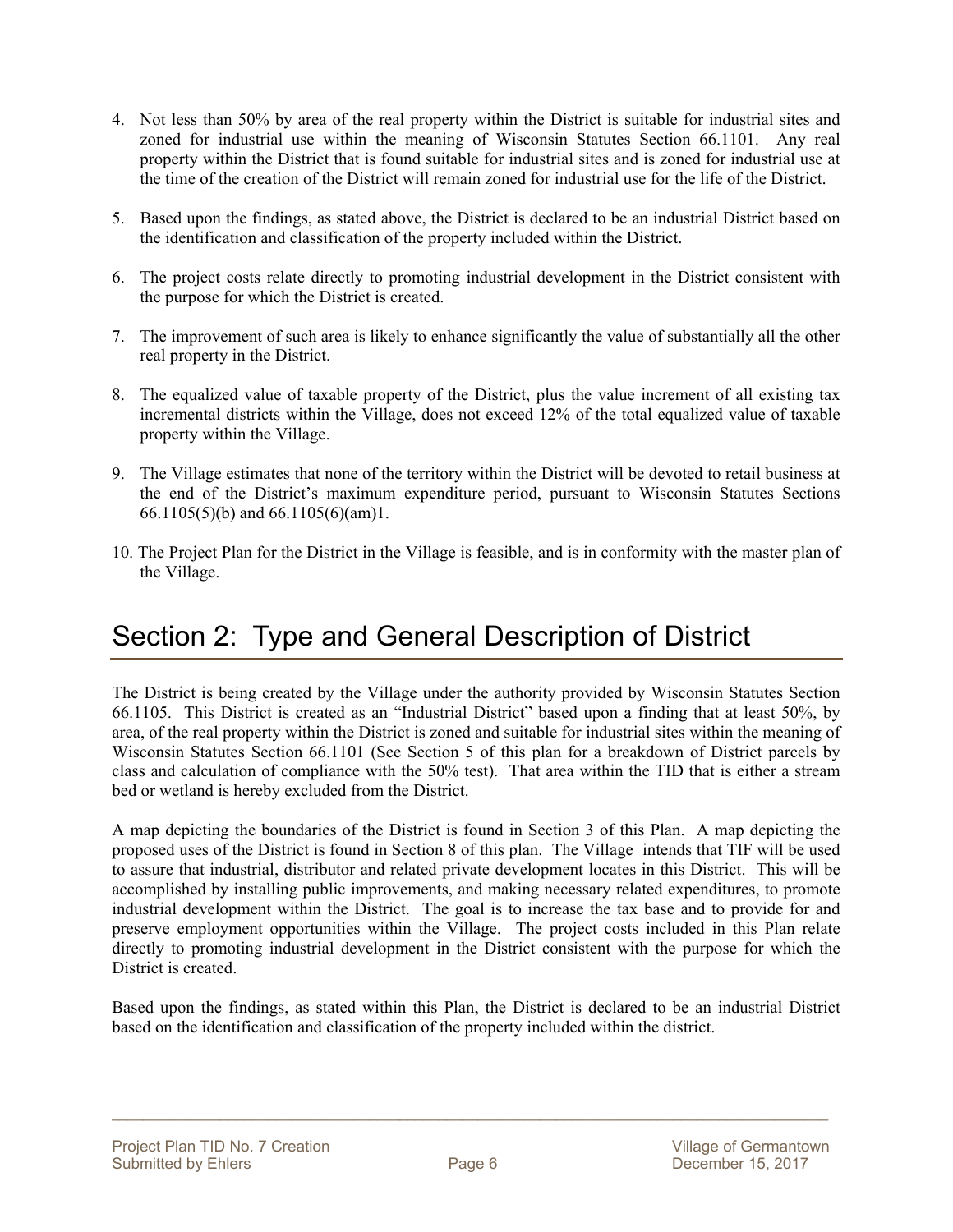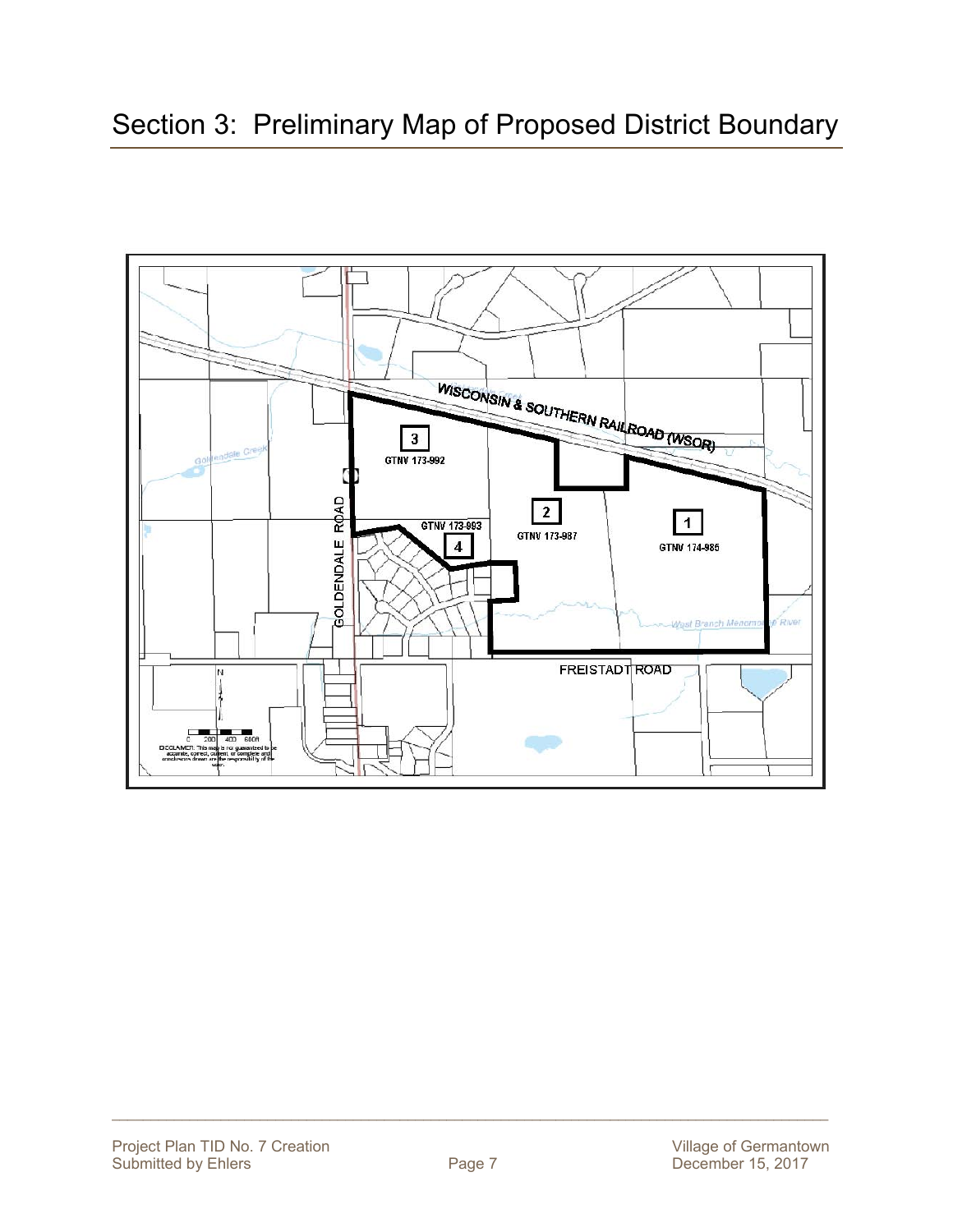

# Section 4: Map Showing Existing Uses and Conditions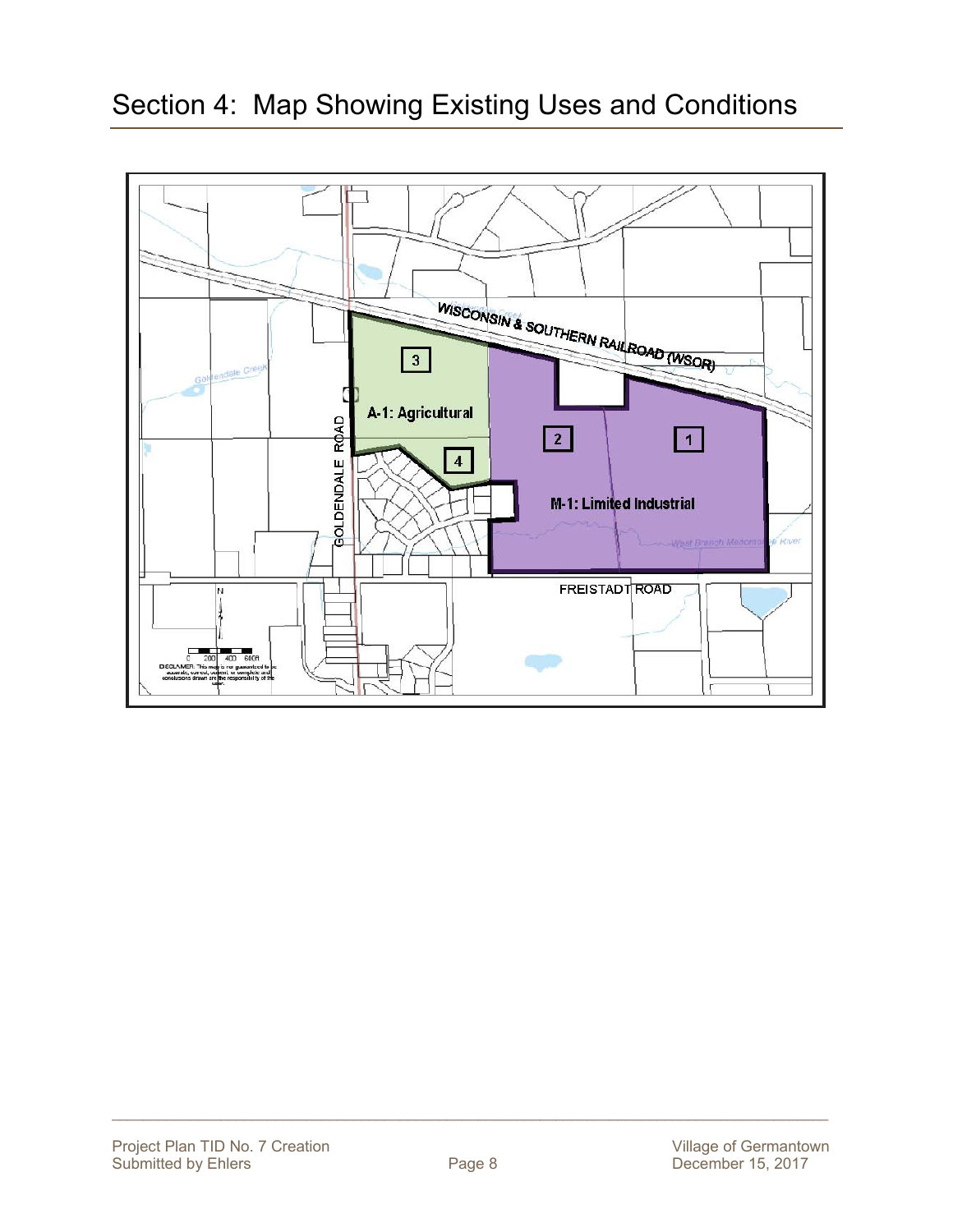# Section 5: Preliminary Parcel List and Analysis

|                |         | <b>Village of Germantown</b>     |                           |         |           |                        |                             |           |                                          |                                  |
|----------------|---------|----------------------------------|---------------------------|---------|-----------|------------------------|-----------------------------|-----------|------------------------------------------|----------------------------------|
|                |         | Tax Increment District #7        |                           |         |           |                        |                             |           |                                          |                                  |
|                |         | <b>Base Property Information</b> |                           |         |           |                        |                             |           |                                          |                                  |
|                |         | <b>Property Information</b>      |                           |         |           | <b>Equalized Value</b> |                             |           | <b>District</b><br><b>Classification</b> | <b>Comments</b>                  |
| Map            | Parcel  |                                  |                           |         |           |                        |                             |           | Industrial<br>(Zoned and                 |                                  |
| Ref #          | Number  | <b>Street Address</b>            | Owner                     | Acreage | Land      | Imp                    | PP                          | Total     | Suitable)                                |                                  |
| 1              | 174-985 | N120 W19434 Freistadt Road       | Phylmack LLC              | 57.08   | 2,666,800 | 5,486,200              | 1,363,700                   | 9,516,700 | 57.08                                    |                                  |
| $\overline{2}$ | 173-987 | Freistadt Road                   | Thomas & Joan Roskopf     | 47.43   | 102,700   | 10,100                 | 0                           | 112,800   | 47.43                                    |                                  |
| 3              | 173-992 | Goldendale Road                  | Francis & Dolores Mayer37 | 31.10   | 10,200    | 0                      | 0                           | 10,200    |                                          | Currently Zoned A-1 Agricultural |
| Δ              | 173-993 | Goldendale Road                  | Francis & Dolores Mayer   | 8.60    | 2,700     | 0                      | 0                           | 2,700     |                                          | Currently Zoned A-1 Agricultural |
|                |         |                                  |                           |         | 0         | 0                      | 0                           | $\Omega$  |                                          |                                  |
|                |         |                                  |                           |         |           |                        |                             |           |                                          |                                  |
|                |         |                                  | <b>Total Acreage</b>      | 144.21  | 2,782,400 | 5,496,300              | 1,363,700                   |           | 104.51                                   |                                  |
|                |         |                                  |                           |         |           |                        |                             |           | 72.47%                                   |                                  |
|                |         |                                  |                           |         |           |                        | <b>Estimated Base Value</b> | 9.642.400 |                                          | <b>Version 3</b>                 |

# Section 6: Equalized Value Test

The calculations to the right demonstrate that the Village is in compliance with Wisconsin Statutes Section.66.1105(4)(gm)4.c., which requires that the equalized value of the taxable property in the

| proposed District, plus the value increment of all<br>existing tax incremental districts, does not<br>exceed 12% of the total equalized value of<br>taxable property within the Village. |                                           | <b>Village of Germantown</b><br>Tax Increment District #7<br><b>Valuation Test Compliance Calculation</b> |                                             |  |
|------------------------------------------------------------------------------------------------------------------------------------------------------------------------------------------|-------------------------------------------|-----------------------------------------------------------------------------------------------------------|---------------------------------------------|--|
|                                                                                                                                                                                          |                                           |                                                                                                           |                                             |  |
| The equalized value of the increment of existing                                                                                                                                         | Anticipated Creation/Boundary Amendment   |                                                                                                           | 12/18/2017                                  |  |
| tax incremental districts within the Village, plus<br>the base value of the proposed District, totals                                                                                    |                                           |                                                                                                           | <b>Valuation Data</b><br>Est. Creation Date |  |
| $$108,006,100$ . This value is less than the<br>statutory maximum of \$309,297,588 in equalized                                                                                          | Total EV (TID In)                         |                                                                                                           | 2,577,479,900                               |  |
| value that is permitted for the Village. The<br>Village is therefore in compliance with the                                                                                              | 12% Test                                  |                                                                                                           | 309,297,588                                 |  |
|                                                                                                                                                                                          | Increment of Existing TIDs                |                                                                                                           |                                             |  |
| statutory equalized valuation test and may                                                                                                                                               | <b>TID#4</b>                              |                                                                                                           | 98,164,500                                  |  |
| proceed with creation of this District.                                                                                                                                                  | <b>TID#6</b>                              |                                                                                                           | 199,200                                     |  |
|                                                                                                                                                                                          |                                           |                                                                                                           |                                             |  |
|                                                                                                                                                                                          |                                           |                                                                                                           |                                             |  |
|                                                                                                                                                                                          |                                           |                                                                                                           |                                             |  |
|                                                                                                                                                                                          |                                           |                                                                                                           | $\Omega$                                    |  |
|                                                                                                                                                                                          |                                           |                                                                                                           |                                             |  |
|                                                                                                                                                                                          | <b>Total Existing Increment</b>           |                                                                                                           | 98,363,700                                  |  |
|                                                                                                                                                                                          | Projected Base of New or Amended District |                                                                                                           | 9,642,400                                   |  |
|                                                                                                                                                                                          | Total Value Subject to 12% Test           |                                                                                                           | 108,006,100                                 |  |
|                                                                                                                                                                                          | Compliance                                |                                                                                                           | <b>PASS</b>                                 |  |
|                                                                                                                                                                                          |                                           |                                                                                                           | <b>Version 3</b>                            |  |
|                                                                                                                                                                                          |                                           |                                                                                                           |                                             |  |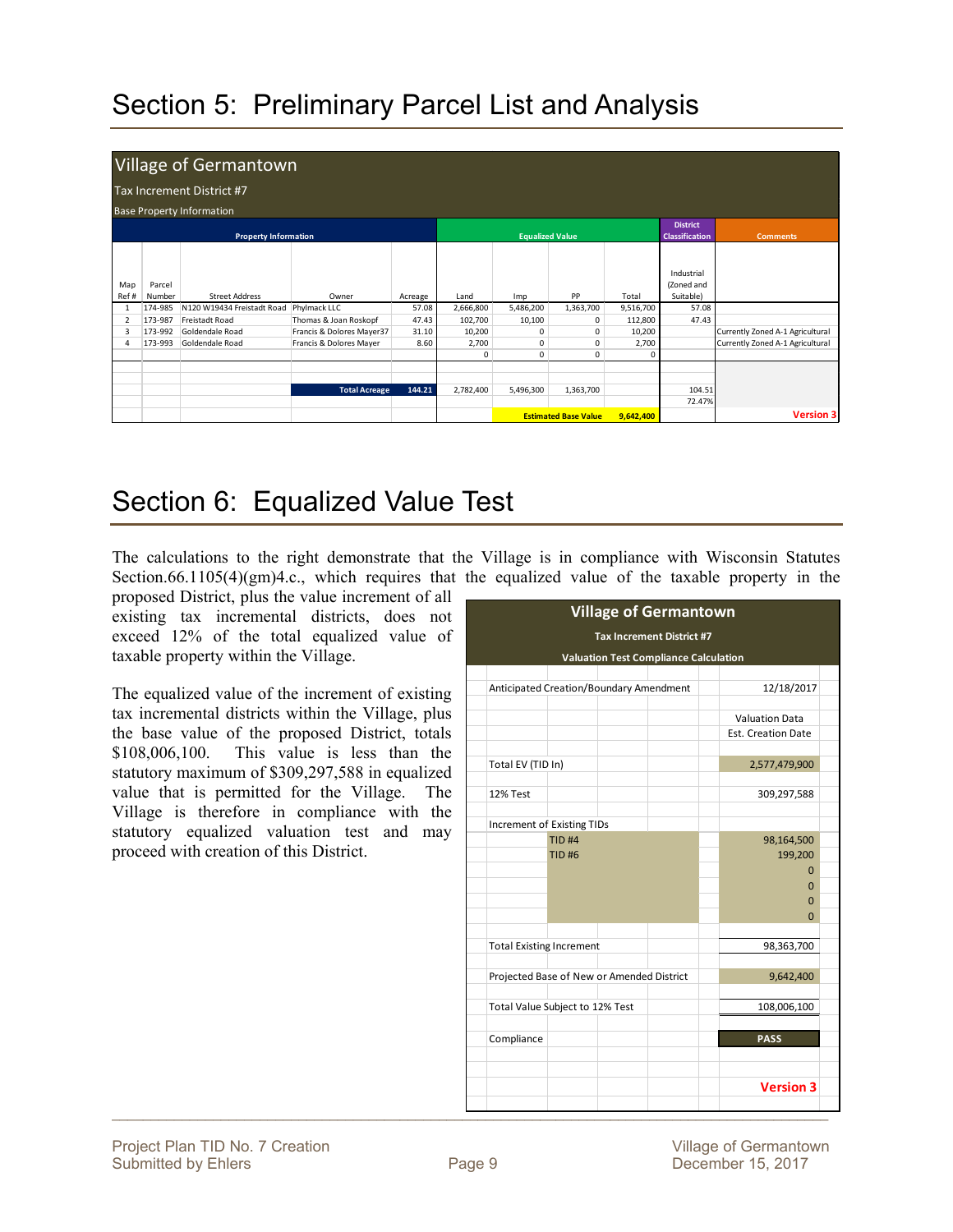# Section 7: Statement of Kind, Number and Location of Proposed Public Works and Other Projects

The following is a list of public works and other TIF-eligible projects that the Village expects to implement in conjunction with this District. Any costs necessary or convenient to the creation of the District or directly or indirectly related to the public works and other projects are considered "Project Costs" and eligible to be paid with tax increment revenues of the District.

### Property, Right-of-Way and Easement Acquisition

#### Property Acquisition for Development

To promote and facilitate development and/or redevelopment the Village may acquire property within the District. The cost of property acquired, and any costs associated with the transaction, are eligible Project Costs. Following acquisition, other Project Costs within the categories detailed in this Section may be incurred to make the property suitable for development and/or redevelopment. Any revenue received by the Village from the sale of property acquired pursuant to the execution of this Plan will be used to reduce the total project costs of the District. If total Project Costs incurred by the Village to acquire property and make it suitable for development and/or redevelopment exceed the revenues or other consideration received from the sale or lease of that property, the net amount shall be considered "real property assembly costs" as defined in Wisconsin Statutes Section  $66.1105(2)(f)1.c.,$  and subject to recovery as an eligible Project Cost.

#### Property Acquisition for Conservancy

To promote the objectives of this Plan, the Village may acquire property within the District that it will designate for conservancy. These conservancy objectives include: preserving historic resources or sensitive natural features; protection of scenic and historic views; maintaining habitat for wildlife; maintaining adequate open space; reduction of erosion and sedimentation by preserving existing vegetation; and providing adequate areas for management of storm water. The cost of property acquired for conservancy, and any costs associated with the transaction, are eligible Project Costs.

#### Acquisition of Rights-of-Way

The Village may need to acquire property to allow for installation of streets, driveways, sidewalks, utilities, storm water management practices and other public infrastructure. Costs incurred by the Village to identify, negotiate and acquire rights-of-way are eligible Project Costs.

#### Acquisition of Easements

The Village may need to acquire temporary or permanent easements to allow for installation and maintenance of streets, driveways, sidewalks, utilities, storm water management practices and other public infrastructure. Costs incurred by the Village to identify, negotiate and acquire easement rights are eligible Project Costs.

#### Relocation Costs

If relocation expenses are incurred in conjunction with the acquisition of property, those expenses are eligible Project Costs. These costs may include, but are not limited to: preparation of a relocation plan; allocations of staff time; legal fees; publication of notices; obtaining appraisals; and payment of relocation benefits as required by Wisconsin Statutes Sections 32.19 and 32.195.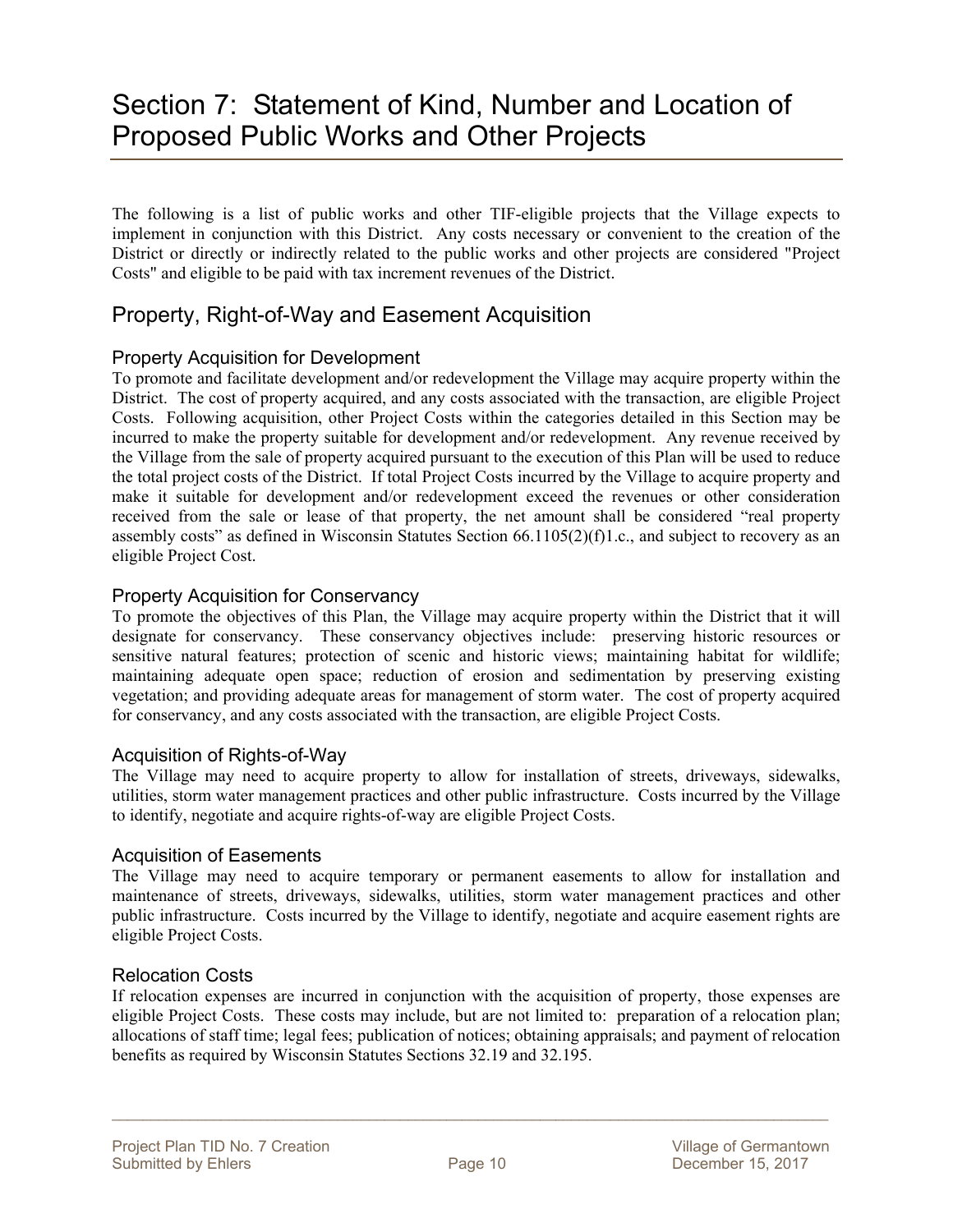### Site Preparation Activities

#### **Demolition**

To make sites suitable for development, the Village may incur costs related to demolition and removal of structures or other land improvements, to include abandonment of wells or other existing utility services.

#### Site Grading

Land within the District may require grading to make it suitable for development and/or redevelopment, to provide access, and to control storm water runoff. The Village may need to remove and dispose of excess material, or bring in fill material to provide for proper site elevations. Expenses incurred by the Village for site grading are eligible Project Costs.

#### **Utilities**

#### Sanitary Sewer System Improvements

There are inadequate sanitary sewer facilities serving areas of the District. To allow development to occur, the Village may need to construct, alter, rebuild or expand sanitary sewer infrastructure within the District. Eligible Project Costs include, but are not limited to, construction, alteration, rebuilding or expansion of: collection mains; manholes and cleanouts; service laterals; force mains; interceptor sewers; pumping stations; lift stations; wastewater treatment facilities; and all related appurtenances. To the extent sanitary sewer projects undertaken within the District provide direct benefit to land outside of the District, the Village will make an allocation of costs based on such benefit. Those costs corresponding to the benefit allocated to land within the District, and necessitated by the implementation of the Project Plan, are eligible Project Costs.

#### Water System Improvements

There are inadequate water distribution facilities serving areas of the District. To allow development to occur, the Village may need to construct, alter, rebuild or expand water system infrastructure within the District. Eligible Project Costs include, but are not limited to, construction, alteration, rebuilding or expansion of: distribution mains; manholes and valves; hydrants; service laterals; pumping stations; wells; water treatment facilities; storage tanks and reservoirs; and all related appurtenances. To the extent water system projects undertaken within the District provide direct benefit to land outside of the District, the Village will make an allocation of costs based on such benefit. Those costs corresponding to the benefit allocated to land within the District, and necessitated by the implementation of the Project Plan, are eligible Project Costs. Implementation of the Project Plan may also require that the Village construct, alter, rebuild or expand water system infrastructure located outside of the District. That portion of the costs of water system projects undertaken outside the District which are necessitated by the implementation of the Project Plan are eligible Project Costs.

#### Storm Water Management System Improvements

Development within the District will cause storm water runoff and pollution. To manage this storm water runoff, the Village may need to construct, alter, rebuild or expand storm water management infrastructure within the District. Eligible Project Costs include, but are not limited to, construction, alteration, rebuilding or expansion of: storm water collection mains; inlets, manholes and valves; service laterals; ditches; culvert pipes; box culverts; bridges; stabilization of stream and river banks; and infiltration, filtration and detention Best Management Practices (BMP's). To the extent storm water management system projects undertaken within the District provide direct benefit to land outside of the District, the Village will make an allocation of costs based on such benefit. Those costs corresponding to the benefit allocated to land within the District, and necessitated by the implementation of the Project Plan, are eligible Project Costs. Implementation of the Project Plan may also require that the Village construct,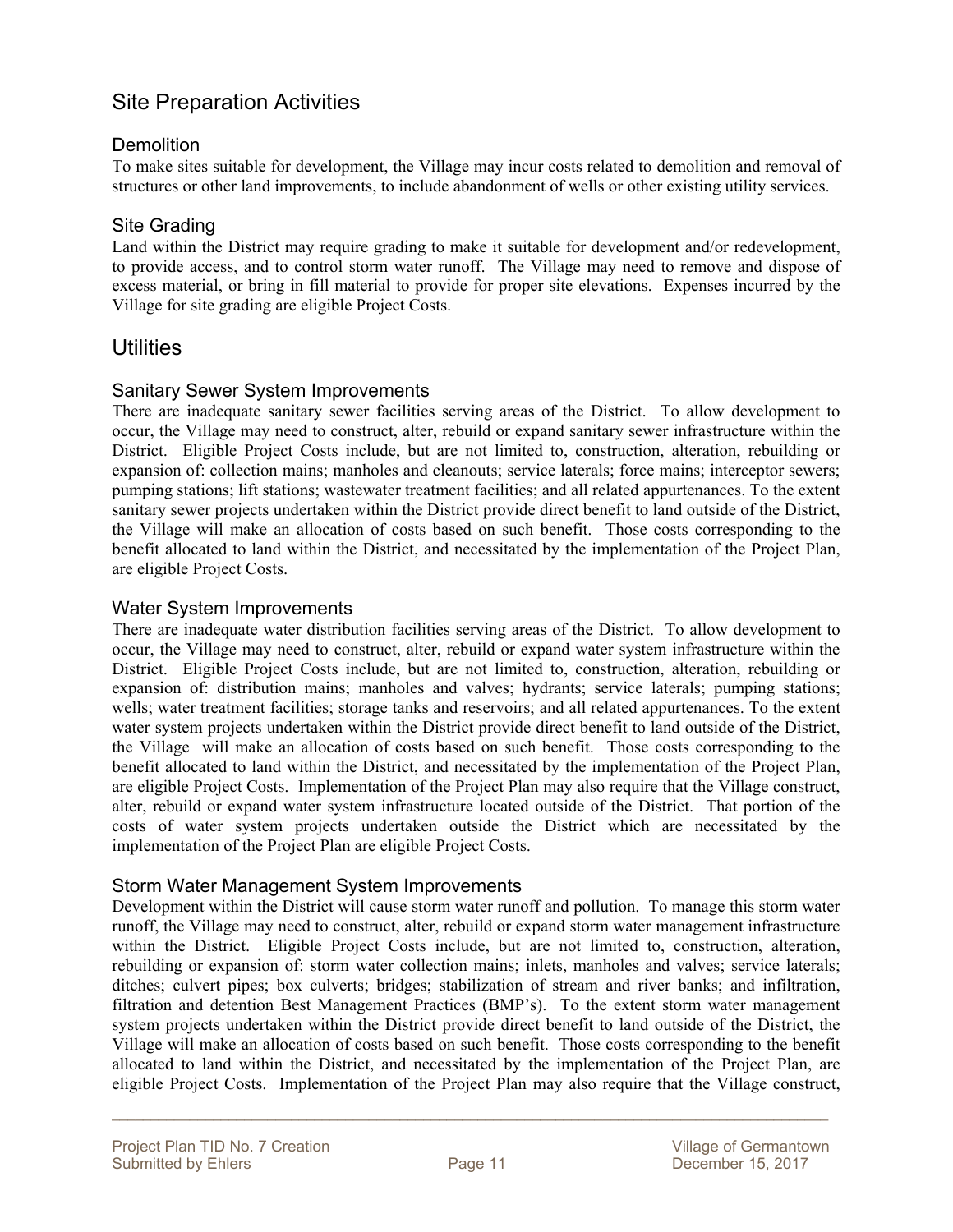alter, rebuild or expand storm water management infrastructure located outside of the District. That portion of the costs of storm water management system projects undertaken outside the District which are necessitated by the implementation of the Project Plan are eligible Project Costs.

### Streets and Streetscape

#### Street Improvements

There are inadequate street improvements serving areas of the District. To allow development to occur, the Village may need to construct and/or reconstruct streets, highways, alleys, access drives and parking areas. Eligible Project Costs include, but are not limited to: excavation; removal or placement of fill; construction of road base; asphalt or concrete paving or repaving; installation of curb and gutter; installation of sidewalks and bicycle lanes; installation of culverts, box culverts and bridges; rail crossings and signals; utility relocation, to include burying overhead utility lines; street lighting; installation of traffic control signage and traffic signals; pavement marking; right-of-way restoration; installation of retaining walls; and installation of fences, berms, and landscaping.

#### Streetscaping and Landscaping

To attract development and/or redevelopment consistent with the objectives of this Plan, the Village may install amenities to enhance development sites, rights-of-way and other public spaces. These amenities include, but are not limited to: landscaping; lighting of streets, sidewalks, parking areas and public areas; installation of planters, benches, clocks, tree rings, trash receptacles and similar items; and installation of brick or other decorative walks, terraces and street crossings. These and any other similar amenities installed by the Village are eligible Project Costs.

#### **Miscellaneous**

#### Cash Grants (Development Incentives)

The Village may enter into agreements with property owners, lessees, or developers of land located within the District for sharing costs to encourage the desired kind of improvements and assure tax base is generated sufficient to recover project costs. No cash grants will be provided until the Village executes a developer agreement with the recipient of the cash grant. Any payments of cash grants made by the Village are eligible Project Costs.

#### Projects Outside the Tax Increment District

Pursuant to Wisconsin Statutes Section 66.1105(2)(f)1.n, the Village may undertake projects within territory located within one-half mile of the boundary of the District provided that: 1) the project area is located within the Village's corporate boundaries and 2) the projects are approved by the Joint Review Board. The cost of projects completed outside the District pursuant to this section are eligible project costs, and may include any project cost that would otherwise be eligible if undertaken within the District. The Village intends to make the following project cost expenditures outside the District: sewer, water and transportation improvements on Freistadt and Goldendale Roads.

#### Professional Service and Organizational Costs

The costs of professional services rendered, and other costs incurred, in relation to the creation, administration and termination of the District, and the undertaking of the projects contained within this Plan, are eligible Project Costs. Professional services include, but are not limited to: architectural; environmental; planning; engineering; legal, audit; financial; and the costs of informing the public with respect to the creation of the District and the implementation of the Plan.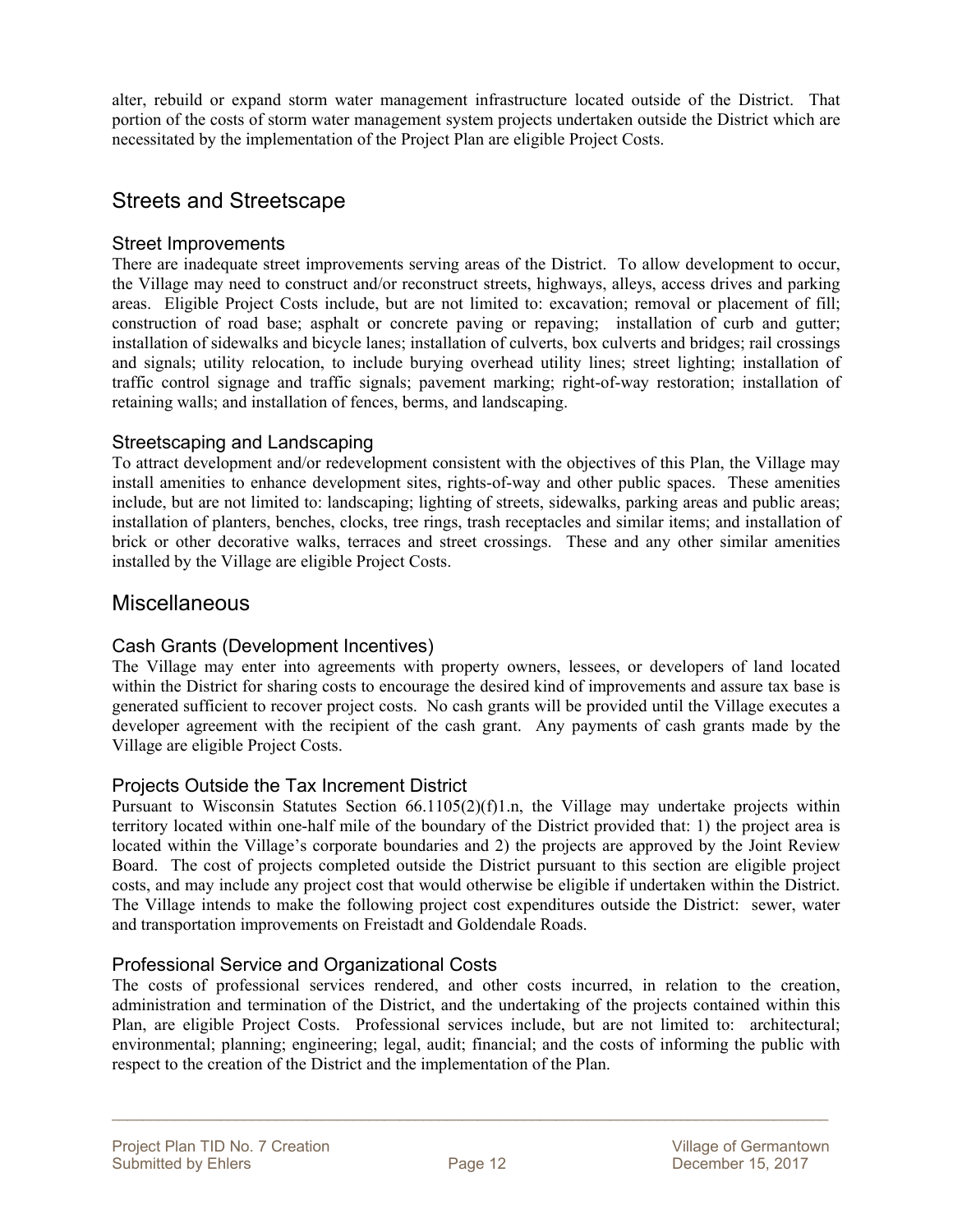#### Administrative Costs

The Village may charge to the District as eligible Project Costs reasonable allocations of administrative costs, including, but not limited to, employee salaries. Costs allocated will bear a direct connection to the time spent by Village employees relating to the implementation of the Plan.

#### Financing Costs

Interest expense, debt issuance expenses, redemption premiums, and any other fees and costs incurred in conjunction with obtaining financing for projects undertaken under this Plan are eligible Project Costs.

With all projects the costs of engineering, design, survey, inspection, materials, construction, restoring property to its original condition, apparatus necessary for public works, legal and other consultant fees, testing, environmental studies, permits, updating Village ordinances and plans, judgments or claims for damages and other expenses are included as Project Costs.

In the event any of the public works project expenditures are not reimbursable out of the special TIF fund under Wisconsin Statutes Section 66.1105, in the written opinion of counsel retained by the Village for such purpose or a court of record so rules in a final order, then such project or projects shall be deleted here from this Project Plan and the remainder of the projects hereunder shall be deemed the entirety of the projects for purposes of this Project Plan.

#### **The Village reserves the right to implement only those projects that remain viable as the Plan period proceeds.**

Project Costs are any expenditure made, estimated to be made, or monetary obligations incurred or estimated to be incurred, by the Village and as outlined in this Plan. Project Costs will be diminished by any income, special assessments or other revenues, including user fees or charges. To the extent the costs benefit the municipality outside the District, a proportionate share of the cost is not a Project Cost. Costs identified in this Plan are preliminary estimates made prior to design considerations and are subject to change after planning is completed. Prorations of costs in the Plan are also estimates and subject to change based upon implementation, future assessment policies and user fee adjustments.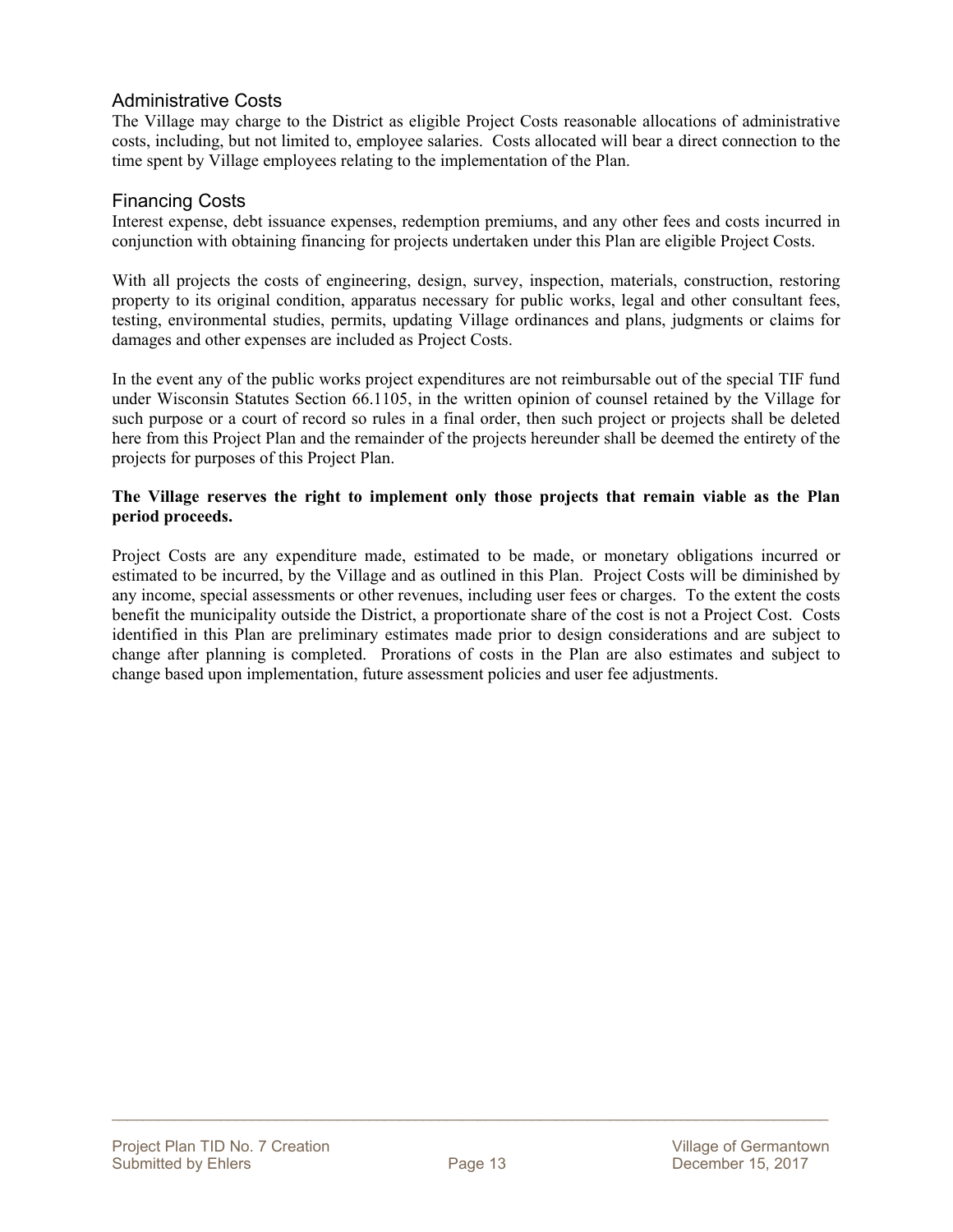# Section 8: Map Showing Proposed Improvements and Uses

The map below depicts the overall site development plan for the J.W. Speaker campus development. The planned development calls for the SMT Manufacturing, Design Center, Freistadt facility expansion and the Retreat Center being constructed within a two to four-year period. The first general phase of the Speaker campus expansion will be on Parcels one and two. Parcel three, the westernmost parcel of the development would require subsequent Village Board action to rezone the property from A-1 Agricultural to M-1 Limited Industrial to allow the future development of a manufacturing facility.



JW SPEAKER PDD GENERAL DEVELOPMENT PLAN (GDP)

While the overall project plan is developed assuming that the Phase 4 will be completed, at the drafting of the plan, there had been no commitment or approvals necessary to affect that expansion. The infrastructure and landscaping would allow for the development of Phase 4 without any significant reworking of the site.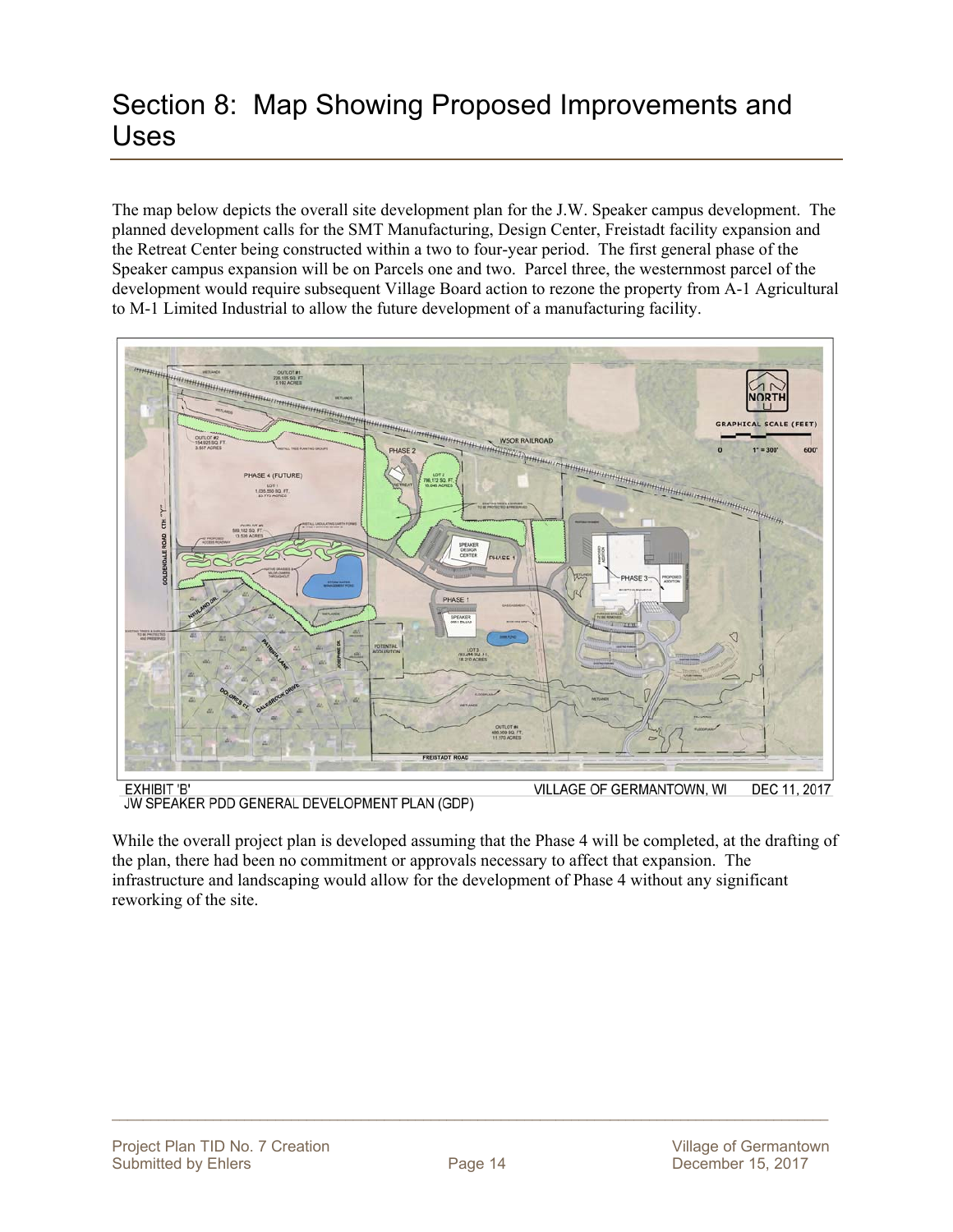The following map depicts the infrastructure improvements that will be installed to cause the development of the Speaker campus to move forward. As noted on the map, utility infrastructure will be extended north on Goldendale Road to the Wisconsin and Southern Railroad Right of Way. The water system improvements will be looped into the existing J.W. Speaker facility.



# Section 9: Detailed List of Project Costs

All costs are based on 2017 prices and are preliminary estimates. The Village reserves the right to increase these costs to reflect inflationary increases and other uncontrollable circumstances between 2017 and the time of construction. The tax increment allocation is preliminary and is subject to adjustment based upon the implementation of the Plan.

**This Plan is not meant to be a budget nor an appropriation of funds for specific projects, but a framework within which to manage projects. All costs included in the Plan are estimates based on best information available. The Village retains the right to delete projects or change the scope and/or timing of projects implemented as they are individually authorized by the Village Board, without amending the Plan.**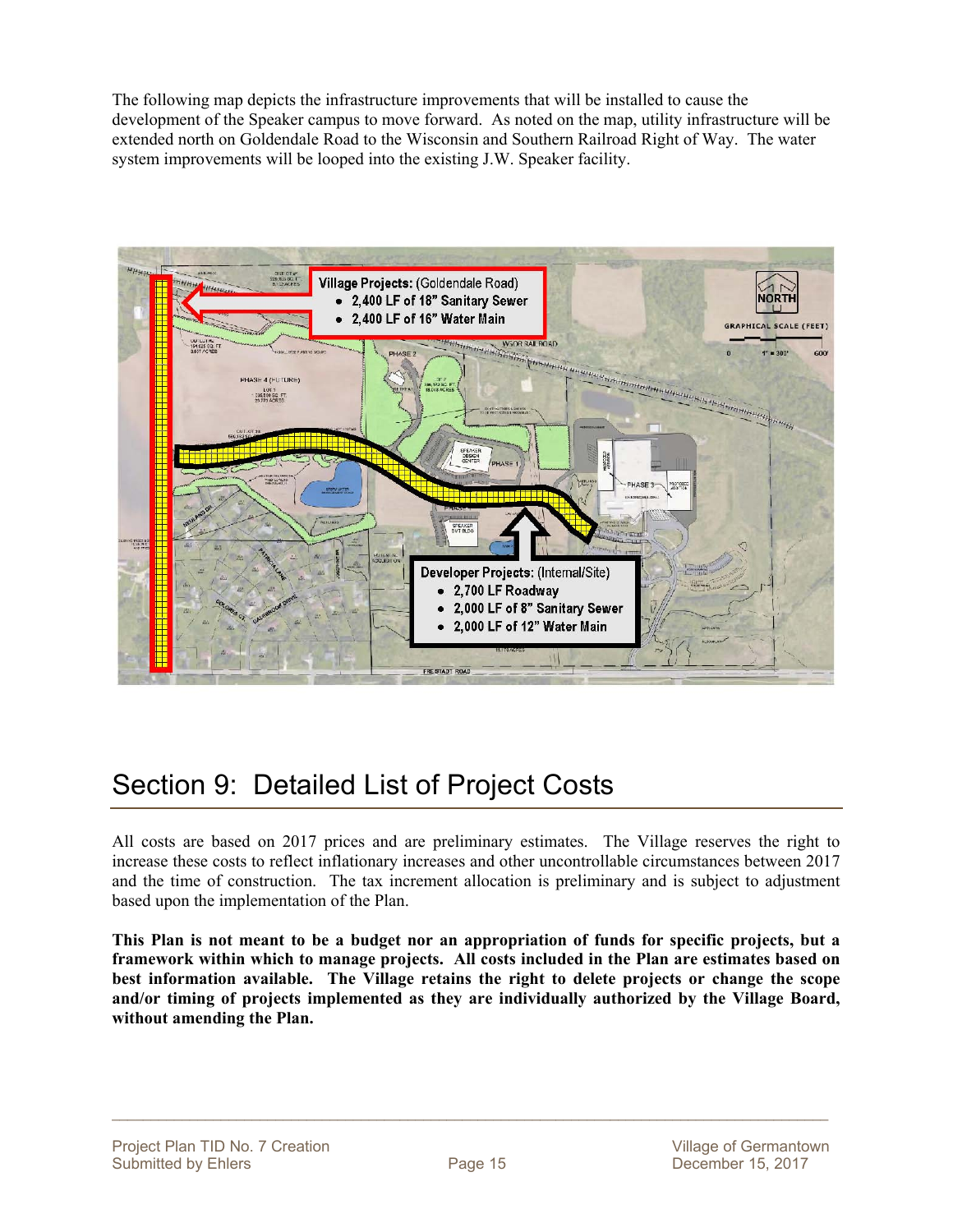|                       | <b>Village of Germantown</b>                                         |                |              |
|-----------------------|----------------------------------------------------------------------|----------------|--------------|
|                       | Tax Increment District #7                                            |                |              |
|                       |                                                                      |                |              |
|                       | <b>Estimated Project List</b>                                        |                |              |
|                       |                                                                      |                |              |
|                       |                                                                      | <b>Phase I</b> | <b>Total</b> |
| Project ID            | Project Name/Type                                                    |                |              |
|                       | 1 Sewer Extension - Goldendale Road (Note 1)                         | 1,188,000      | 1,188,000    |
|                       | 2 Water Extension - Goldendale Road (Note 1)                         | 610,600        | 610,600      |
|                       | 3 Water/Sewer Extension Contingency - Goldendale Road (Note 1)       | 179,860        | 179,860      |
|                       | 4 Development Incentives (Note 2)                                    | 708,000        | 708,000      |
| <b>Total Projects</b> |                                                                      | 2,686,460      | 2,686,460    |
|                       |                                                                      |                |              |
| Notes:                |                                                                      |                |              |
| Note 1                | Project costs are estimates per Village Staff estimates              |                |              |
| Note 2                | The estimated cost for the Developer's internal road, sewer, water   |                |              |
|                       | and related improvements provided by the Developer is                |                |              |
|                       | approximately \$1.6 M; the Village will reimburse a portion of these |                |              |
|                       | costs as a development incentive as follows:                         |                |              |
|                       | Sewer Infrastructure east of Goldendale                              | 205,000        |              |
|                       | Water Infrastructure east of Goldendale                              | 238,000        |              |
|                       | Road Infrastructure east of Goldendale                               | 90,000         |              |
|                       | <b>Additional Earthwork</b>                                          | 75,000         |              |
|                       | Landscaping Improvements                                             | 50,000         |              |
|                       | Miscellaneous (Soil borings, Geo-Engineer & Design Engineering)      | 50,000         |              |
|                       | <b>Total</b>                                                         | 708,000        |              |

## Section 10: Economic Feasibility Study, Financing Methods, and the Time When Costs or Monetary Obligations Related are to be Incurred

The information and exhibits contained within this Section demonstrate that the proposed District is economically feasible insofar as:

- The Village has available to it the means to secure the necessary financing required to accomplish the projects contained within this Plan. A listing of "Available Financing Methods" follows.
- The Village expects to complete the projects in one or multiple phases, and can adjust the timing of implementation as needed to coincide with the pace of private development. A discussion of the phasing and projected timeline for project completion is discussed under "Plan Implementation" within this Section. A table identifying the financing method for each phase and the time at which that financing is expected to be incurred is included.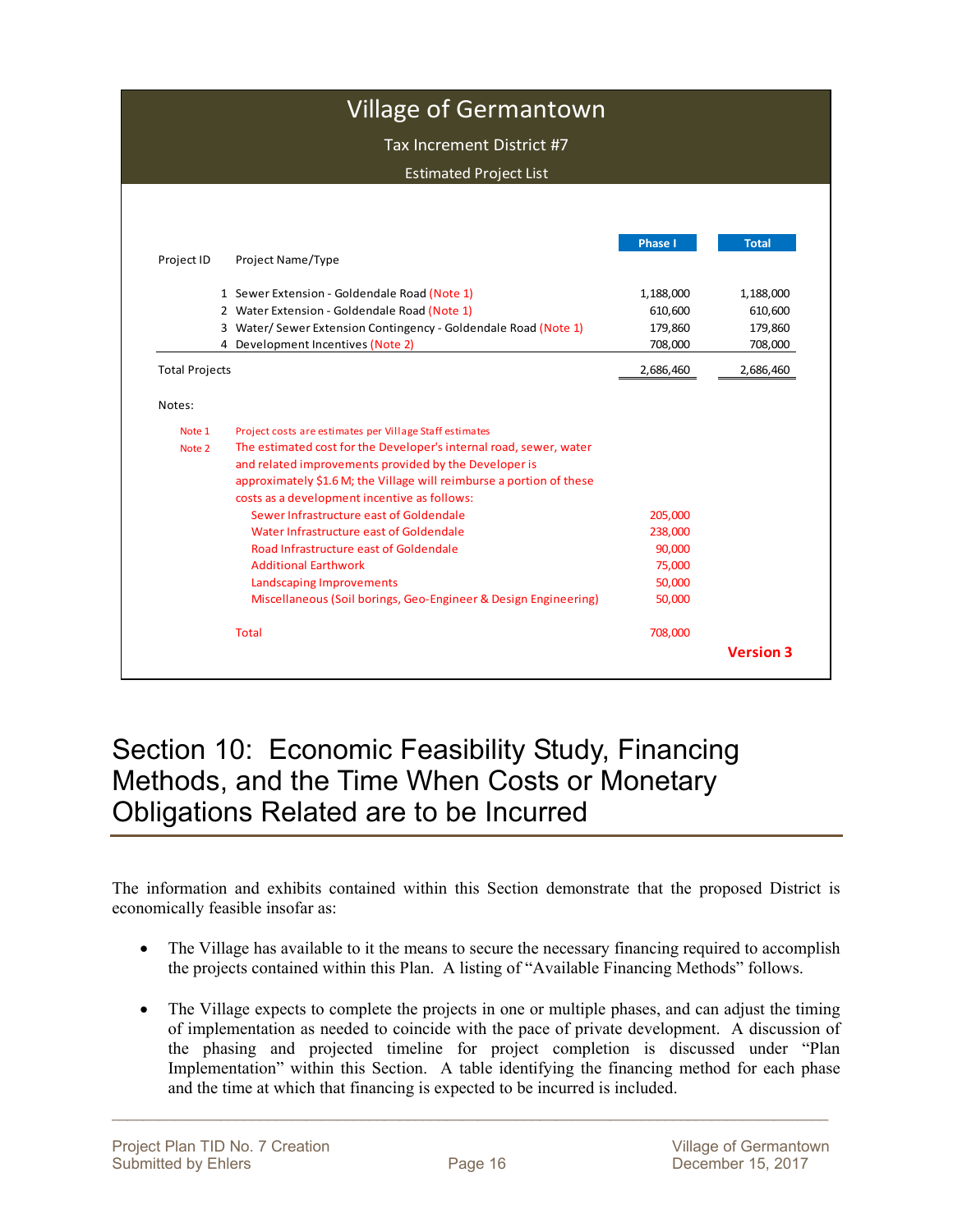• The development anticipated to occur because of the implementation of this Plan will generate sufficient tax increments to pay for the cost of the projects. Within this Section are tables identifying: 1) the development expected to occur, 2) a projection of tax increments to be collected resulting from that development and other economic growth within the District, and 3) a cash flow model demonstrating that the projected tax increment collections and all other revenues available to the District will be sufficient to pay all Project Costs.

### Available Financing Methods

The following is a list of the types of obligations the Village may choose to utilize.

#### General Obligation (G.O.) Bonds or Notes

The Village may issue G.O. Bonds or Notes to finance the cost of projects included within this Plan. The Wisconsin State Constitution limits the principal amount of G.O. debt that the community may have outstanding at any point in time to an amount not greater than five percent of its total equalized value (TID IN).

#### Bonds Issued to Developers ("Pay as You Go" Financing)

The Village may issue a bond or other obligation to one or more developers who provide financing for projects included in this Plan. Repayment of the amounts due to the developer under the bonds or other obligations are limited to an agreed percentage of the available annual tax increments collected that result from the improvements made by the developer. To the extent the tax increments collected are insufficient to make annual payments, or to repay the entire obligation over the life of the District, the Village's obligation is limited to not more than the agreed percentage of the actual increments collected. Bonds or other obligations issued to developers in this fashion are not general obligations of the Village and, therefore, do not count against the Village's statutory borrowing capacity.

#### Tax Increment Revenue Bonds

The Village has the authority to issue revenue bonds secured by the tax increments to be collected. These bonds may be issued directly by the Village, or as a form of lease revenue bond by a Community Development Authority (CDA). Tax Increment Revenue Bonds and Lease Revenue Bonds are not general obligations of the Village and therefore do not count against the Village's statutory borrowing capacity. To the extent tax increments collected are insufficient to meet the annual debt service requirements of the revenue bonds, the Village may be subject to either a permissive or mandatory requirement to appropriate on an annual basis a sum equal to the actual or projected shortfall.

#### Utility Revenue Bonds

The Village can issue revenue bonds to be repaid from revenues of the its various systems, including revenues paid by the Village that represent service of the system to the Village. There is neither a statutory nor constitutional limitation on the amount of revenue bonds that can be issued, however, water rates are controlled by the Wisconsin Public Service Commission and the Village must demonstrate to bond purchasers its ability to repay revenue debt with the assigned rates. To the extent the Village utilizes utility revenues other than tax increments to repay a portion of the bonds, the Village must reduce the total eligible Project Costs in an equal amount.

#### Special Assessment "B" Bonds

The Village can levy special assessments against benefited properties to pay part of the costs for street, curb, gutter, sewer, water, storm sewers and other infrastructure. In the event the Village determines that special assessments are appropriate, the Village can issue Special Assessment B bonds pledging revenues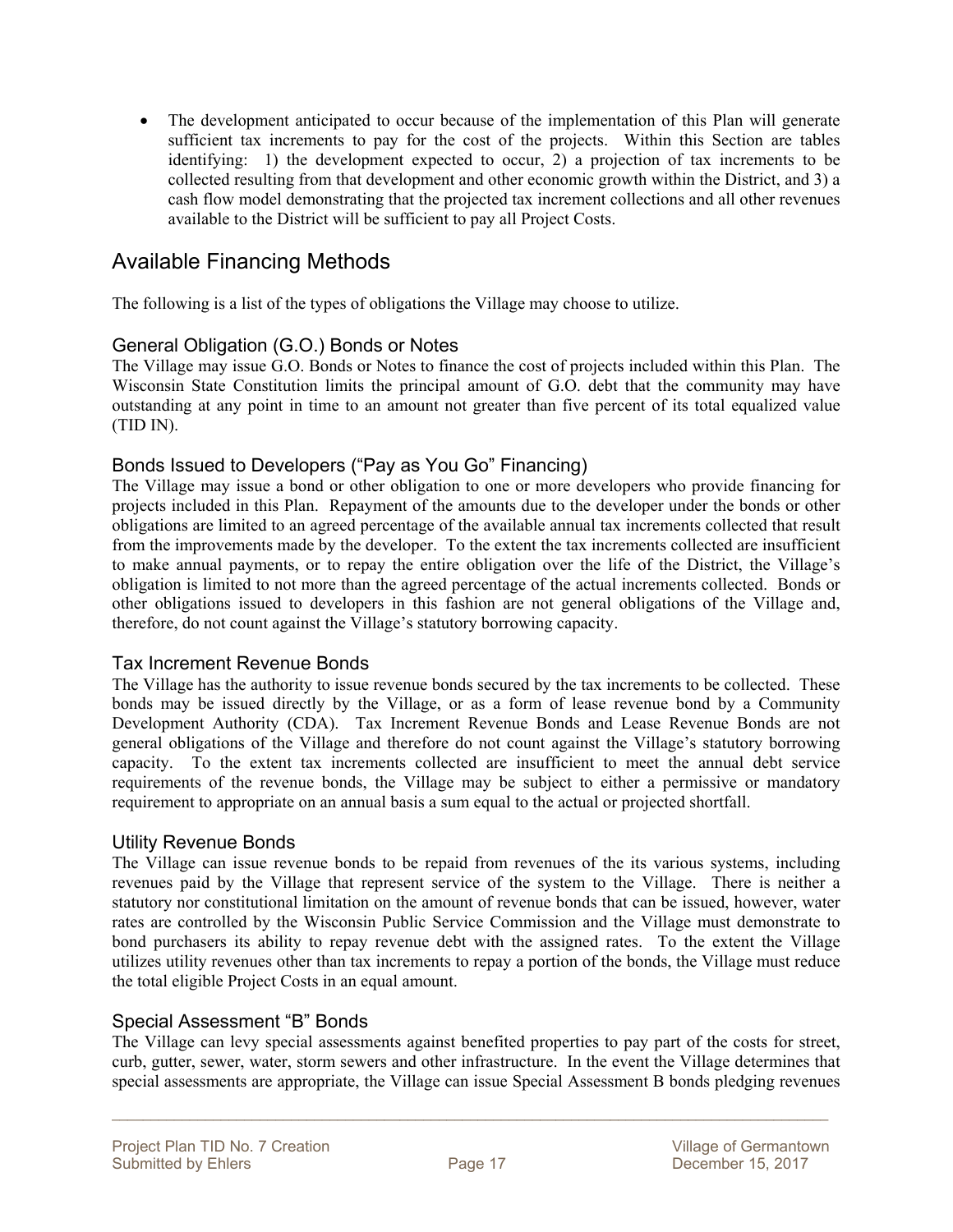from special assessment installments to the extent assessment payments are outstanding. These bonds are not counted against the Village's statutory borrowing capacity. If special assessments are levied, the Village must reduce the total eligible Project Costs under this Plan in an amount equal to the total collected.

### Plan Implementation

Projects identified will provide the necessary anticipated governmental services to the area. A reasonable and orderly sequence is outlined on the following page. However, public debt and expenditures should be made at the pace private development occurs to assure increment is sufficient to cover expenses.

It is anticipated developer agreements between the Village and property owners will be in place prior to major public expenditures. These agreements can provide for development guarantees or a payment in lieu of development. To further assure contract enforcement, these agreements might include levying of special assessments against benefited properties.

The order in which public improvements are made should be adjusted in accordance with development and execution of developer agreements. The Village reserves the right to alter the implementation of this Plan to accomplish this objective.

Interest rates projected are based on current market conditions. Municipal interest rates are subject to constantly changing market conditions. In addition, other factors such as the loss of tax-exempt status of municipal bonds or broadening the purpose of future tax-exempt bonds would affect market conditions. Actual interest expense will be determined once the methods of financing have been approved and securities or other obligations are issued.

**If financing as outlined in this Plan proves unworkable, the Village reserves the right to use alternate financing solutions for the projects as they are implemented.**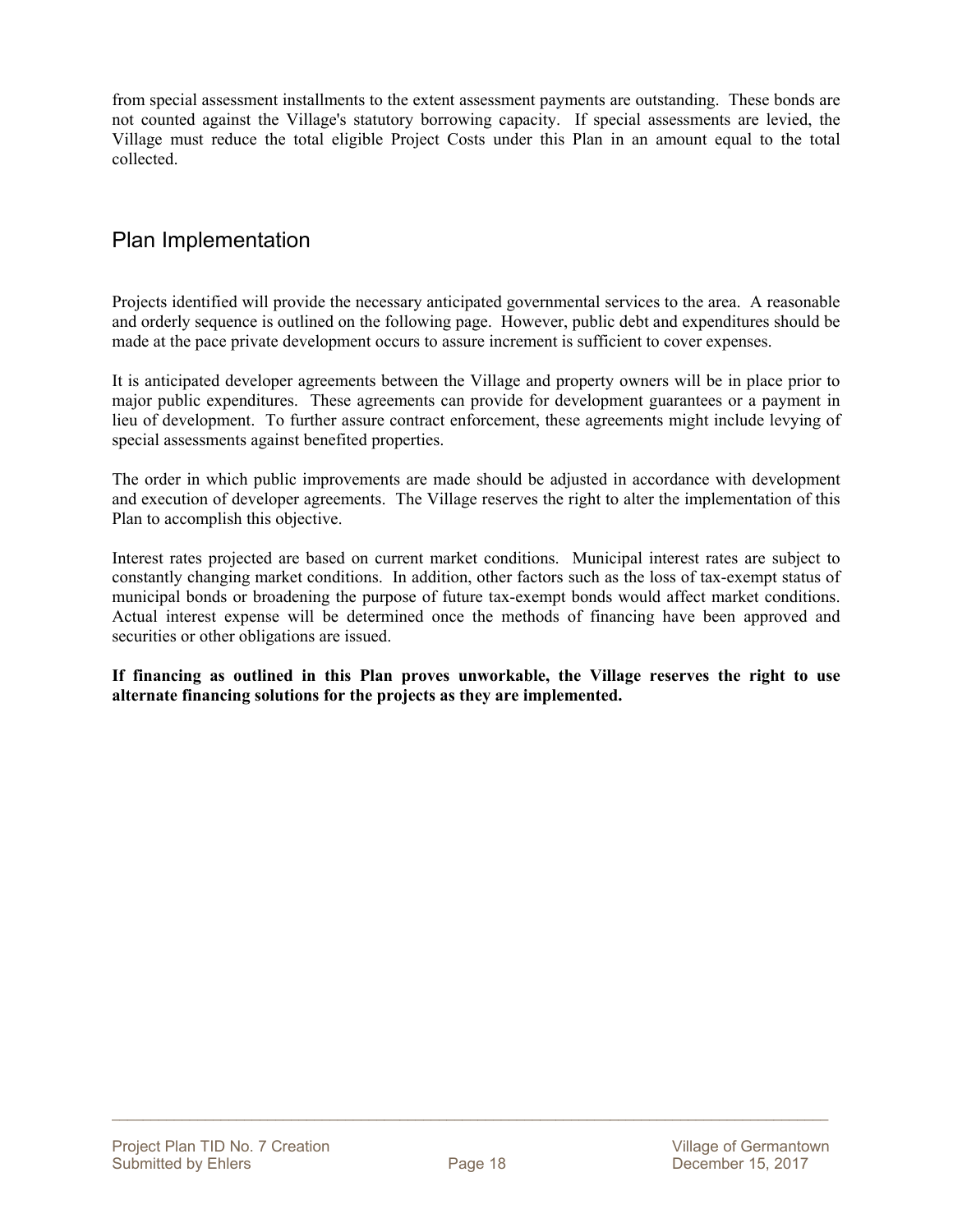### Implementation and Financing Timeline

|                                           |       | Village of Germantown            |       |                                                                          |                  |  |
|-------------------------------------------|-------|----------------------------------|-------|--------------------------------------------------------------------------|------------------|--|
|                                           |       | <b>Tax Increment District #7</b> |       |                                                                          |                  |  |
|                                           |       | <b>Estimated Financing Plan</b>  |       |                                                                          |                  |  |
|                                           |       |                                  |       |                                                                          |                  |  |
|                                           |       |                                  |       |                                                                          |                  |  |
|                                           |       |                                  |       |                                                                          |                  |  |
|                                           |       | G.O. Bond<br>2018                |       | <b>Municipal</b><br><b>Revenue</b><br><b>Obligation</b><br>(MRO)<br>2018 | <b>Totals</b>    |  |
|                                           |       |                                  |       |                                                                          |                  |  |
| Projects                                  |       |                                  |       |                                                                          |                  |  |
| Phase I                                   |       | 1,978,460                        |       | 708,000                                                                  | 2,686,460        |  |
| Phase II                                  |       |                                  |       |                                                                          | 0                |  |
| Phase III                                 |       |                                  |       |                                                                          | 0                |  |
| Phase IV                                  |       |                                  |       |                                                                          | 0                |  |
| Phase V                                   |       |                                  |       |                                                                          | 0                |  |
| <b>Total Project Funds</b>                |       | 1,978,460                        |       | 708,000                                                                  | 2,686,460        |  |
| <b>Estimated Finance Related Expenses</b> |       | 55,750                           |       |                                                                          |                  |  |
| Capitalized Interest                      |       | 195,125                          |       |                                                                          |                  |  |
| <b>Total Financing Required</b>           |       | 2,229,335                        |       | 708,000                                                                  |                  |  |
| <b>Estimated Interest</b>                 | 0.25% | (2, 473)                         | 0.00% | 0                                                                        |                  |  |
| Assumed spend down (months)               | 6     |                                  | 6     |                                                                          |                  |  |
| Rounding                                  |       | 3,138                            |       | 0                                                                        |                  |  |
| Net Issue Size                            |       | 2,230,000                        |       | 708,000                                                                  | 2,938,000        |  |
| Notes:                                    |       |                                  |       |                                                                          |                  |  |
| Percent of overall project costs          |       | 75.90%                           |       | 24.10%                                                                   |                  |  |
|                                           |       |                                  |       |                                                                          | <b>Version 2</b> |  |
|                                           |       |                                  |       |                                                                          |                  |  |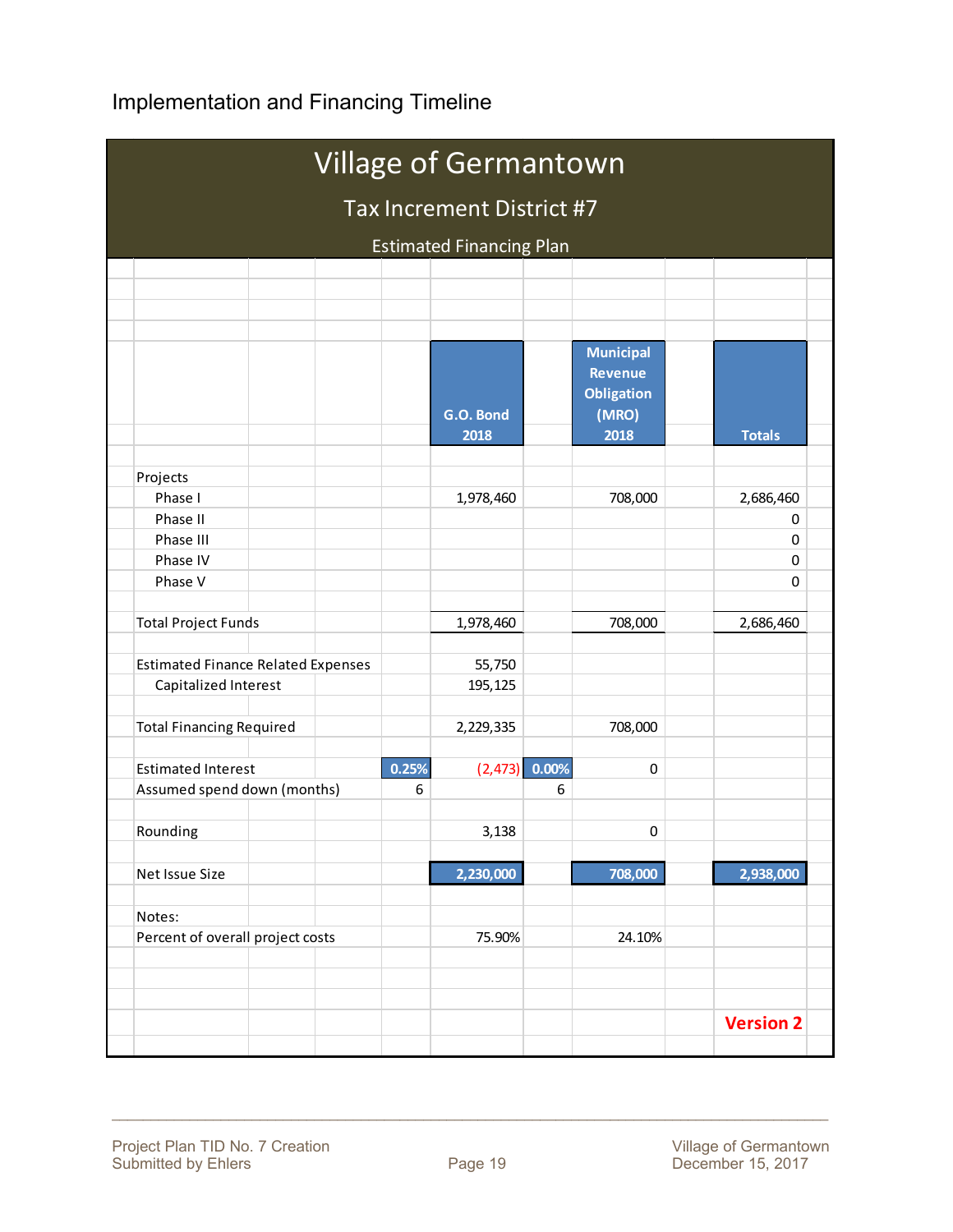### Development Assumptions

|                  |                          |             |                      |                                                                                                                    | Tax Increment District #7      |                     |                                     |                                        |                          |                 |
|------------------|--------------------------|-------------|----------------------|--------------------------------------------------------------------------------------------------------------------|--------------------------------|---------------------|-------------------------------------|----------------------------------------|--------------------------|-----------------|
|                  |                          |             |                      |                                                                                                                    | <b>Development Assumptions</b> |                     |                                     |                                        |                          |                 |
|                  | <b>Construction Year</b> | Actual      | SMT<br>Manufacturing | Design Center                                                                                                      | Freistadt<br>Expansion         | Meeting<br>Facility | Future<br>Manufacturing<br>Facility | <b>Annual Total</b>                    | <b>Construction Year</b> |                 |
| 1                | 2018                     |             | 2,400,000            | 6,600,000                                                                                                          |                                |                     |                                     | 9,000,000                              | 2018                     | $\mathbf{1}$    |
| $\overline{2}$   | 2019                     |             |                      |                                                                                                                    | 5,400,000                      | 1,000,000           |                                     | 6,400,000                              | 2019                     | $\overline{2}$  |
| 3                | 2020                     |             |                      |                                                                                                                    |                                |                     |                                     | $\pmb{0}$                              | 2020                     | 3               |
| $\overline{4}$   | 2021                     |             |                      |                                                                                                                    |                                |                     |                                     | 0                                      | 2021                     | $\overline{4}$  |
| 5 <sup>1</sup>   | 2022                     |             |                      |                                                                                                                    |                                |                     |                                     | 0                                      | 2022                     | 5               |
| $6 \overline{6}$ | 2023                     |             |                      |                                                                                                                    |                                |                     |                                     | $\mathsf 0$                            | 2023                     | $6\overline{6}$ |
| $\overline{7}$   | 2024                     |             |                      |                                                                                                                    |                                |                     |                                     | $\pmb{0}$                              | 2024                     | 7               |
| 8                | 2025                     |             |                      |                                                                                                                    |                                |                     |                                     | 0                                      | 2025                     | $\overline{8}$  |
| 9                | 2026                     |             |                      |                                                                                                                    |                                |                     |                                     | $\mathbf 0$                            | 2026                     | 9               |
| 10               | 2027                     |             |                      |                                                                                                                    |                                |                     | 11,400,000                          | 11,400,000                             | 2027                     | 10              |
| 11               | 2028                     |             |                      |                                                                                                                    |                                |                     |                                     | 0                                      | 2028                     | 11              |
| 12               | 2029                     |             |                      |                                                                                                                    |                                |                     |                                     | 0                                      | 2029                     | 12              |
| 13               | 2030                     |             |                      |                                                                                                                    |                                |                     |                                     | 0                                      | 2030                     | 13              |
| 14               | 2031                     |             |                      |                                                                                                                    |                                |                     |                                     | $\pmb{0}$                              | 2031                     | 14              |
| 15               | 2032                     |             |                      |                                                                                                                    |                                |                     |                                     | $\mathbf 0$                            | 2032                     | 15              |
| 16               | 2033                     |             |                      |                                                                                                                    |                                |                     |                                     | $\mathsf 0$                            | 2033                     | 16              |
| 17               | 2034                     |             |                      |                                                                                                                    |                                |                     |                                     | $\pmb{0}$                              | 2034                     | 17              |
| 18               | 2035                     |             |                      |                                                                                                                    |                                |                     |                                     | $\mathbf 0$                            | 2035                     | 18              |
| 19               | 2036                     |             |                      |                                                                                                                    |                                |                     |                                     | 0                                      | 2036                     | 19              |
| 20               | 2037                     |             |                      |                                                                                                                    |                                |                     |                                     | $\mathbf 0$                            | 2037                     | 20              |
|                  | Totals                   | $\mathbf 0$ | 2,400,000            | 6,600,000                                                                                                          | 5,400,000                      | 1,000,000           | 11,400,000                          | 26,800,000                             |                          |                 |
| Notes:           |                          |             |                      |                                                                                                                    |                                |                     |                                     |                                        |                          |                 |
|                  |                          |             |                      | The SMT, Design Facility, Freistadt Expansion and future manufacturing facility are assumed to be valued at        |                                |                     | 60.00%                              | of construction value (state assessed) |                          |                 |
|                  |                          |             |                      | The Future Manufacturing Facility completion timeline is to be determined and will require other Village approvals |                                |                     |                                     |                                        |                          |                 |
|                  |                          |             |                      |                                                                                                                    |                                |                     |                                     |                                        |                          |                 |
|                  |                          |             |                      |                                                                                                                    |                                |                     |                                     |                                        |                          |                 |

In addition to the above real property value additions to the Village, J.W. Speaker Corporation has indicated that over the course of the campus buildout that approximately 132 jobs will be created. Based upon the estimates provided, the average annual compensation will be approximately \$45,000, for a gross payroll addition more than \$6.0 M annually. The multiplier impact of the additional payroll on the overall economy would generally indicate a gross number of somewhere between a 1.5 and 2.0 times impact, which results in an overall economic impact of the new payroll to between \$9.0 M and \$12.0 M.

**Appendix A – Sensitivity Analysis**, which can be found at the end of the project plan, includes a scenario where Phase 4, future manufacturing facility, is not undertaken. Based on the elimination of the \$11.4 M future manufacturing facility, which for the purposes of this plan is not anticipated until calendar year 2027, the overall cash flow of the TID would result in the closing date of the TID being pushed to 2033, two years later than the projected closure if Phase 4 is completed.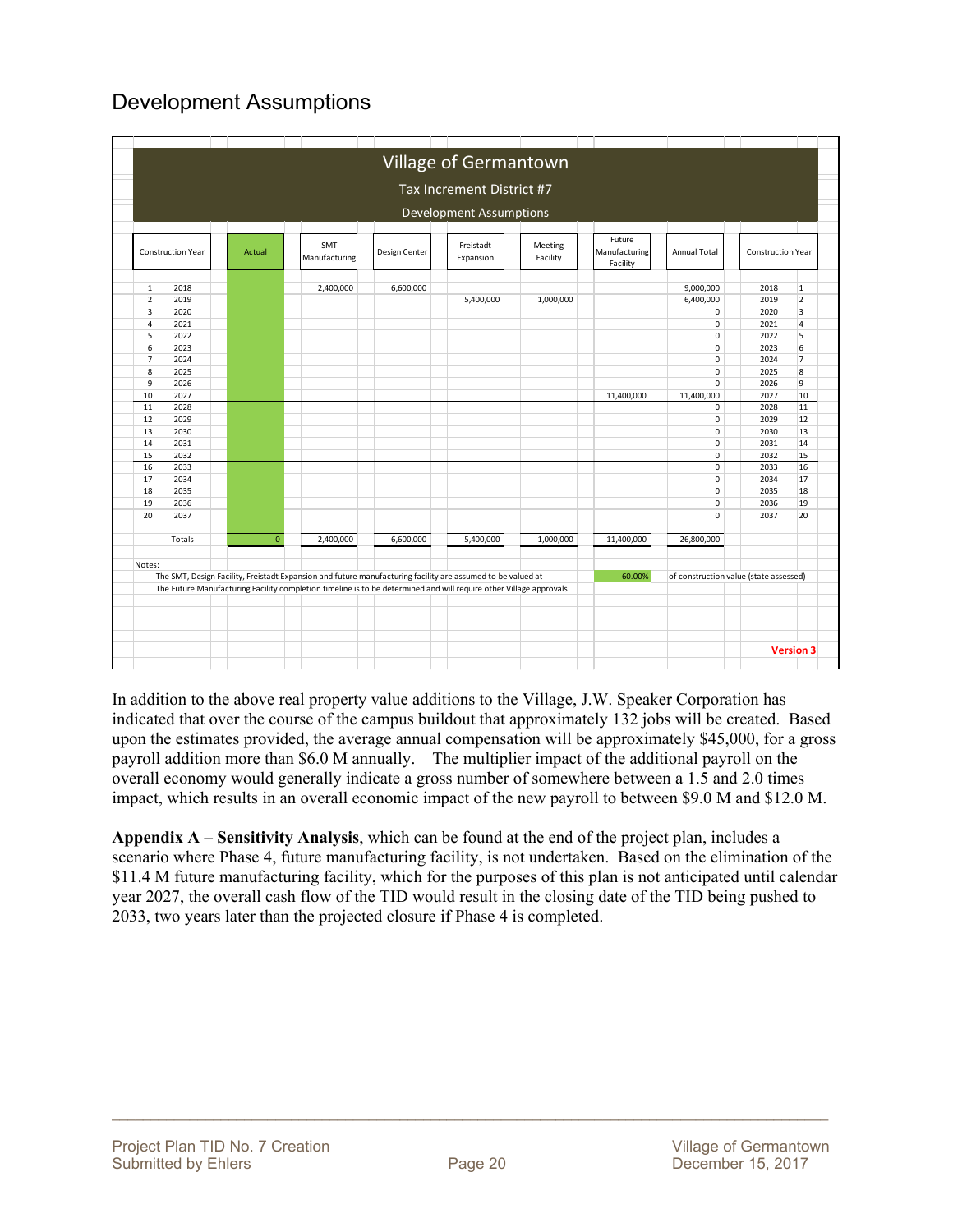### Increment Revenue Projections

|                |               |                                    |                                                                                                                                                |             |            | <b>Village of Germantown</b>       |                                  |                      |                                 |                  |
|----------------|---------------|------------------------------------|------------------------------------------------------------------------------------------------------------------------------------------------|-------------|------------|------------------------------------|----------------------------------|----------------------|---------------------------------|------------------|
|                |               |                                    |                                                                                                                                                |             |            | Tax Increment District #7          |                                  |                      |                                 |                  |
|                |               |                                    |                                                                                                                                                |             |            | Tax Increment Projection Worksheet |                                  |                      |                                 |                  |
|                |               |                                    |                                                                                                                                                |             |            |                                    |                                  |                      |                                 |                  |
|                |               | Type of District                   | Industrial                                                                                                                                     |             |            |                                    | <b>Base Value</b>                | 9,642,400            |                                 |                  |
|                |               | <b>Creation Date</b>               | December 18, 2017                                                                                                                              |             |            |                                    | <b>Appreciation Factor</b>       | 0.00%                | <b>Apply to Base Value</b>      |                  |
|                |               | <b>Valuation Date</b>              | Jan 1                                                                                                                                          | 2018        |            |                                    | <b>Base Tax Rate</b>             | \$17.68              |                                 |                  |
|                |               | Max Life (Years)                   | 20                                                                                                                                             |             |            |                                    | Rate Adjustment Factor           | 0.00%                |                                 |                  |
|                |               | Expenditure Periods/Termination    | 15                                                                                                                                             | 12/18/2032  |            |                                    |                                  |                      |                                 |                  |
|                |               | Revenue Periods/Final Year         | 20                                                                                                                                             | 2039        |            |                                    |                                  |                      |                                 |                  |
|                |               | <b>Extension Eligibility/Years</b> | Yes                                                                                                                                            | 3           |            |                                    | Tax Exempt Discount Rate         | 3.00%                |                                 |                  |
|                |               | <b>Adverse Impact Eligibility</b>  |                                                                                                                                                |             |            |                                    | <b>Taxable Discount Rate</b>     | 4.50%                |                                 |                  |
|                |               | <b>Recipient District</b>          | <b>No</b>                                                                                                                                      |             |            |                                    |                                  |                      |                                 |                  |
|                |               |                                    |                                                                                                                                                |             |            |                                    |                                  |                      |                                 |                  |
|                | Construction  |                                    |                                                                                                                                                | Inflation   | Total      |                                    |                                  |                      | <b>Tax Exempt</b><br><b>NPV</b> | Taxable NPV      |
|                | Year          | Value Added                        | <b>Valuation Year</b>                                                                                                                          | Increment   | Increment  | Revenue Year                       | <b>Tax Rate</b>                  | <b>Tax Increment</b> | Calculation                     | Calculation      |
|                |               |                                    |                                                                                                                                                |             |            |                                    |                                  |                      |                                 |                  |
| $\,1\,$        | 2018          | 9,000,000                          | 2019                                                                                                                                           | $\mathsf 0$ | 9,000,000  | 2020                               | \$17.68                          | 159,103              | 154,469                         | 152,252          |
| $\overline{2}$ | 2019          | 6,400,000                          | 2020                                                                                                                                           | $\mathbf 0$ | 15,400,000 | 2021                               | \$17.68                          | 272,243              | 411,084                         | 401.553          |
| 3              | 2020          | 0                                  | 2021                                                                                                                                           | $\mathbf 0$ | 15,400,000 | 2022                               | \$17.68                          | 272,243              | 660,225                         | 640,119          |
| $\overline{4}$ | 2021          | 0                                  | 2022                                                                                                                                           | $\mathbf 0$ | 15,400,000 | 2023                               | \$17.68                          | 272,243              | 902,110                         | 868,411          |
| 5              | 2022          | 0                                  | 2023                                                                                                                                           | $\mathbf 0$ | 15,400,000 | 2024                               | \$17.68                          | 272,243              | 1,136,949                       | 1,086,873        |
| $\sqrt{6}$     | 2023          | $\mathsf 0$                        | 2024                                                                                                                                           | $\mathsf 0$ | 15,400,000 | 2025                               | \$17.68                          | 272,243              | 1,364,948                       | 1,295,927        |
| $\overline{7}$ | 2024          | 0                                  | 2025                                                                                                                                           | $\Omega$    | 15,400,000 | 2026                               | \$17.68                          | 272,243              | 1,586,307                       | 1,495,979        |
| 8              | 2025          | 0                                  | 2026                                                                                                                                           | $\mathbf 0$ | 15,400,000 | 2027                               | \$17.68                          | 272,243              | 1,801,218                       | 1,687,416        |
| 9              | 2026          | 0                                  | 2027                                                                                                                                           | $\mathbf 0$ | 15,400,000 | 2028                               | \$17.68                          | 272,243              | 2,009,869                       | 1,870,610        |
| 10             | 2027          | 11,400,000                         | 2028                                                                                                                                           | $\pmb{0}$   | 26,800,000 | 2029                               | \$17.68                          | 473,774              | 2,362,402                       | 2,175,686        |
| 11             | 2028          | 0                                  | 2029                                                                                                                                           | $\mathbf 0$ | 26,800,000 | 2030                               | \$17.68                          | 473,774              | 2,704,666                       | 2,467,625        |
| 12             | 2029          | 0                                  | 2030                                                                                                                                           | $\mathbf 0$ | 26,800,000 | 2031                               | \$17.68                          | 473,774              | 3,036,961                       | 2,746,992        |
| 13             | 2030          | 0                                  | 2031                                                                                                                                           | $\mathbf 0$ | 26,800,000 | 2032                               | \$17.68                          | 473,774              | 3,359,578                       | 3,014,329        |
| 14             | 2031          | 0                                  | 2032                                                                                                                                           | $\mathbf 0$ | 26,800,000 | 2033                               | \$17.68                          | 473,774              | 3,672,798                       | 3,270,154        |
| 15             | 2032          | 0                                  | 2033                                                                                                                                           | $\mathsf 0$ | 26,800,000 | 2034                               | \$17.68                          | 473,774              | 3,976,895                       | 3,514,962        |
| 16             | 2033          | 0                                  | 2034                                                                                                                                           | $\mathbf 0$ | 26,800,000 | 2035                               | \$17.68                          | 473,774              | 4,272,135                       | 3,749,229        |
| 17             | 2034          | 0                                  | 2035                                                                                                                                           | $\mathbf 0$ | 26,800,000 | 2036                               | \$17.68                          | 473,774              | 4,558,776                       | 3,973,407        |
| 18             | 2035          | 0                                  | 2036                                                                                                                                           | $\mathbf 0$ | 26,800,000 | 2037                               | \$17.68                          | 473,774              | 4,837,068                       | 4,187,932        |
| 19             | 2036          | 0                                  | 2037                                                                                                                                           | $\mathbf 0$ | 26,800,000 | 2038                               | \$17.68                          | 473,774              | 5,107,255                       | 4,393,219        |
| 20             | 2037          | 0                                  | 2038                                                                                                                                           | $\mathbf 0$ | 26,800,000 | 2039                               | \$17.68                          | 473,774              | 5,369,572                       | 4,589,666        |
|                | <b>Totals</b> | 26,800,000                         |                                                                                                                                                | $\bf{0}$    |            |                                    | <b>Future Value of Increment</b> | 7,548,557            |                                 |                  |
| Notes:         |               |                                    |                                                                                                                                                |             |            |                                    |                                  |                      |                                 |                  |
|                |               |                                    |                                                                                                                                                |             |            |                                    |                                  |                      |                                 |                  |
|                |               |                                    | Actual results will vary depending on development, inflation of overall tax rates.                                                             |             |            |                                    |                                  |                      |                                 |                  |
|                |               |                                    | NPV calculations represent estimated amount of funds that could be borrowed (including project cost, capitalized interest and issuance costs). |             |            |                                    |                                  |                      |                                 |                  |
|                |               |                                    |                                                                                                                                                |             |            |                                    |                                  |                      |                                 | <b>Version 3</b> |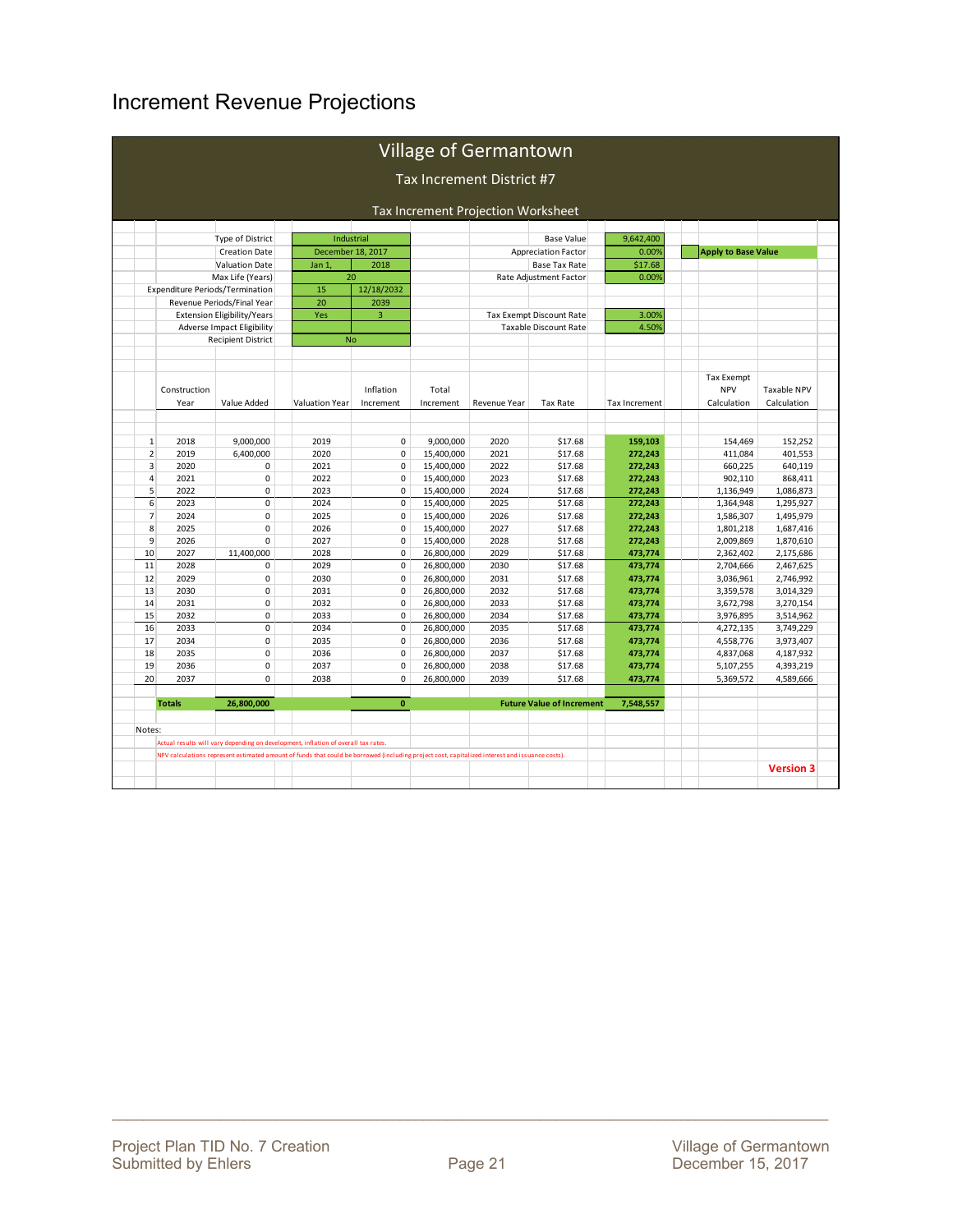### Cash Flow

|                         | village of Germantown<br>Tax Increment District #7 |                                                                                                                                                                    |                    |                    |                        |                  |                                              |              |          |            |                |                    |                    |                    |                        |              |
|-------------------------|----------------------------------------------------|--------------------------------------------------------------------------------------------------------------------------------------------------------------------|--------------------|--------------------|------------------------|------------------|----------------------------------------------|--------------|----------|------------|----------------|--------------------|--------------------|--------------------|------------------------|--------------|
|                         | Cash Flow Projection - Option 1                    |                                                                                                                                                                    |                    |                    |                        |                  |                                              |              |          |            |                |                    |                    |                    |                        |              |
|                         |                                                    | Revenues                                                                                                                                                           |                    |                    |                        |                  |                                              | Expenditures |          |            |                |                    |                    | <b>Balances</b>    |                        |              |
| Year                    | Interest                                           |                                                                                                                                                                    |                    |                    | G.O. Bond<br>2,230,000 |                  | Municipal Revenue Obligation (MRO)           | 708,000      |          |            |                |                    |                    |                    |                        |              |
| Tax                     | Earnings/                                          | Capitalized                                                                                                                                                        | Total              | ed Date<br>ā       |                        | 03/01/18         | Dated Date                                   |              |          |            |                | Total              |                    |                    | Principal              |              |
| Increments              | Cost                                               | Interest<br>0.50%                                                                                                                                                  | Revenues           | Principa<br>Note 1 | Est. Rate              | Interest         | Principal<br>Note 2                          | Est. Rate    | Interest | TID Set Up | Admin.         | Expenditures       | Annual             | Cumulative         | Outstanding            | Year         |
| 2018                    |                                                    | 195,125                                                                                                                                                            | 195,125            |                    |                        | 39,025           |                                              |              |          | 25,000     |                | 64,025             | 131,100            | 131,100            | 2,230,000              | 2018         |
| 2019                    |                                                    | 656                                                                                                                                                                | 656                |                    |                        | 78,050           |                                              |              |          |            | 5,000          | 83,050             | (82,395)           | 48,706             | 2,230,000              | 2019         |
| 2020                    | 159,103                                            | 244                                                                                                                                                                | 159,347            |                    | 3.50%                  | 78,050           | 38,341                                       |              |          |            | 5,000          | 121,391            | 37,956             | 86,661             | 2,230,000              | 2020         |
| 2021                    | 272,243                                            | 433                                                                                                                                                                | 272,676            | 125,000            | 3.50%                  | 75,863           | 65,605                                       |              |          |            | 5,000          | 271,468            | 1,209              | 87,870             | 2,105,000              | 2021         |
| 2023<br>2022            | 272,243<br>272,243                                 | 439                                                                                                                                                                | 272,710<br>272,682 | 125,000<br>125,000 | 3.50%<br>3.50%         | 71,488<br>67,113 | 65,605<br>65,605                             |              |          |            | 5,000<br>5,000 | 267,093<br>262,718 | 5,590<br>9,993     | 93,460<br>103,452  | 1,980,000<br>1,855,000 | 2023<br>2022 |
| 2024                    | 272,243                                            | 467<br>517                                                                                                                                                         | 272,760            | 125,000            | 3.50%                  | 62,738           | 65,605                                       |              |          |            | 5,000          | 258,343            | 14,418             | 117,870            | 1,730,000              | 2024         |
| 2025                    | 272,243                                            | 589                                                                                                                                                                | 272,832            | 130,000            | 3.50%                  | 58,275           | 65,605                                       |              |          |            | 5,000          | 258,880            | 13,952             | 131,822            | 1,600,000              | 2025         |
| 2026                    | 272,243                                            | 659                                                                                                                                                                | 272,902            | 150,000            | 3.50%                  | 53,375           | 65,605                                       |              |          |            | 5,000          | 273,980            | (1,078)            | 130,744            | 1,450,000              | 2026         |
| 2027                    | 272,243                                            | 654                                                                                                                                                                | 272,897            | 150,000            | 3.50%                  | 48,125           | 65,605                                       |              |          |            | 5,000          | 268,730            | 4,167              | 134,911            | 1,300,000              | 2027         |
| 2028                    | 272,243                                            | 675                                                                                                                                                                | 272,918            | 150,000            | 3.50%                  | 42,875           | 65,605                                       |              |          |            | 5,000          | 263,480            | 9,437              | 144,348            | 1,150,000              | 2028         |
| 2029                    | 473,774                                            | 722                                                                                                                                                                | 474,495            | 225,000            | 3.50%                  | 36,313           | 114,170                                      |              |          |            | 5,000          | 380,483            | 94,013             | 238,361            | 925,000                | 2029         |
| 2030                    | 473,774                                            | 1.192                                                                                                                                                              | 474.965            | 225,000            | 3.50%                  | 28,438           | 30,648                                       |              |          |            | 5.000          | 289,086            | 185,880            | 424,241            | 700,000                | 2030         |
| 2032<br>2031            | 473,774<br>473,774                                 | 3,223<br>2,121                                                                                                                                                     | 476,996<br>475,895 | 225,000<br>225,000 | 3.50%<br>3.50%         | 12,688<br>20,563 |                                              |              |          |            | 10,000         | 255,563<br>237,688 | 239,309<br>220,332 | 883,882<br>644,573 | 250,000<br>475,000     | 2032<br>2031 |
| 2033                    | 473,774                                            | 4,419                                                                                                                                                              | 478,193            | 250,000            | 3.50%                  | 4,375            |                                              |              |          |            |                | 254,375            | 223,818            | 1,107,700          | $\circ$                | 2033         |
| 2034                    | 473,774                                            | 5,539                                                                                                                                                              | 479,312            |                    | 3.50%                  | $\circ$          |                                              |              |          |            |                | $\circ$            | 479,312            | 1,587,012          |                        | 2034         |
| 2035                    | 473,774                                            | 7,935                                                                                                                                                              | 481,709            |                    | 3.50%                  | $\circ$          |                                              |              |          |            |                | $\circ$            | 481,709            | 2,068,721          | $\circ \circ$          | 2035         |
| 2036                    | 473,774                                            | 10,344                                                                                                                                                             | 484,117            |                    | 3.50%                  | $\circ$          |                                              |              |          |            |                |                    | 484,117            | 2,552,838          | $\circ$                | 2036         |
| 2037                    | 473,774                                            | 12,764                                                                                                                                                             | 486,538            |                    | 3.50%                  | $\circ$          |                                              |              |          |            |                | $\circ$ $\circ$    | 486,538            | 3,039,376          | $\circ \circ \circ$    | 2037         |
| 2038                    | 473,774                                            | 15,197                                                                                                                                                             | 488,971            | $\circ$            | 3.50%                  | $\circ$          | ව                                            |              |          |            |                |                    | 488,971            | 3,528,347          |                        | 2038         |
| 2039                    | 473,774                                            | 17,642                                                                                                                                                             | 491,415            |                    |                        |                  |                                              |              |          |            |                |                    | 491,415            | 4,019,762          |                        | 2039         |
| Total                   | 7,548,557                                          | 195,125<br>86,430                                                                                                                                                  | 7,830,112          | 2,230,000          |                        | 777,350          | 708,000                                      |              | $\circ$  | 25,000     | 70,000         | 3,810,350          |                    |                    |                        | Total        |
|                         |                                                    |                                                                                                                                                                    |                    |                    |                        |                  |                                              |              |          |            |                |                    |                    |                    |                        |              |
| Notes:                  |                                                    |                                                                                                                                                                    |                    |                    |                        |                  |                                              |              |          |            |                |                    |                    |                    |                        |              |
| ÷                       |                                                    | Assumes the debt payment for the Village infrastructure does not                                                                                                   |                    | exceed             |                        |                  | 75.90% of the incremental revenues available |              |          |            |                |                    |                    |                    |                        |              |
| $\overline{\mathbf{v}}$ |                                                    | Assumes the Municipal Revenue Obligation note is payable only from dollars available after Village's debt obligation is paid, and does not accrue interest charges |                    |                    |                        |                  |                                              |              |          |            |                |                    |                    |                    |                        |              |
|                         |                                                    |                                                                                                                                                                    |                    |                    |                        |                  |                                              |              |          |            |                |                    |                    |                    |                        |              |
|                         |                                                    |                                                                                                                                                                    |                    |                    |                        |                  |                                              |              |          |            |                |                    |                    |                    | <b>Version 3</b>       |              |
|                         |                                                    |                                                                                                                                                                    |                    |                    |                        |                  |                                              |              |          |            |                |                    |                    |                    |                        |              |

Project Plan TID No. 7 Creation Village of Germantown Village of Germantown Submitted by Ehlers Page 22 December 15, 2017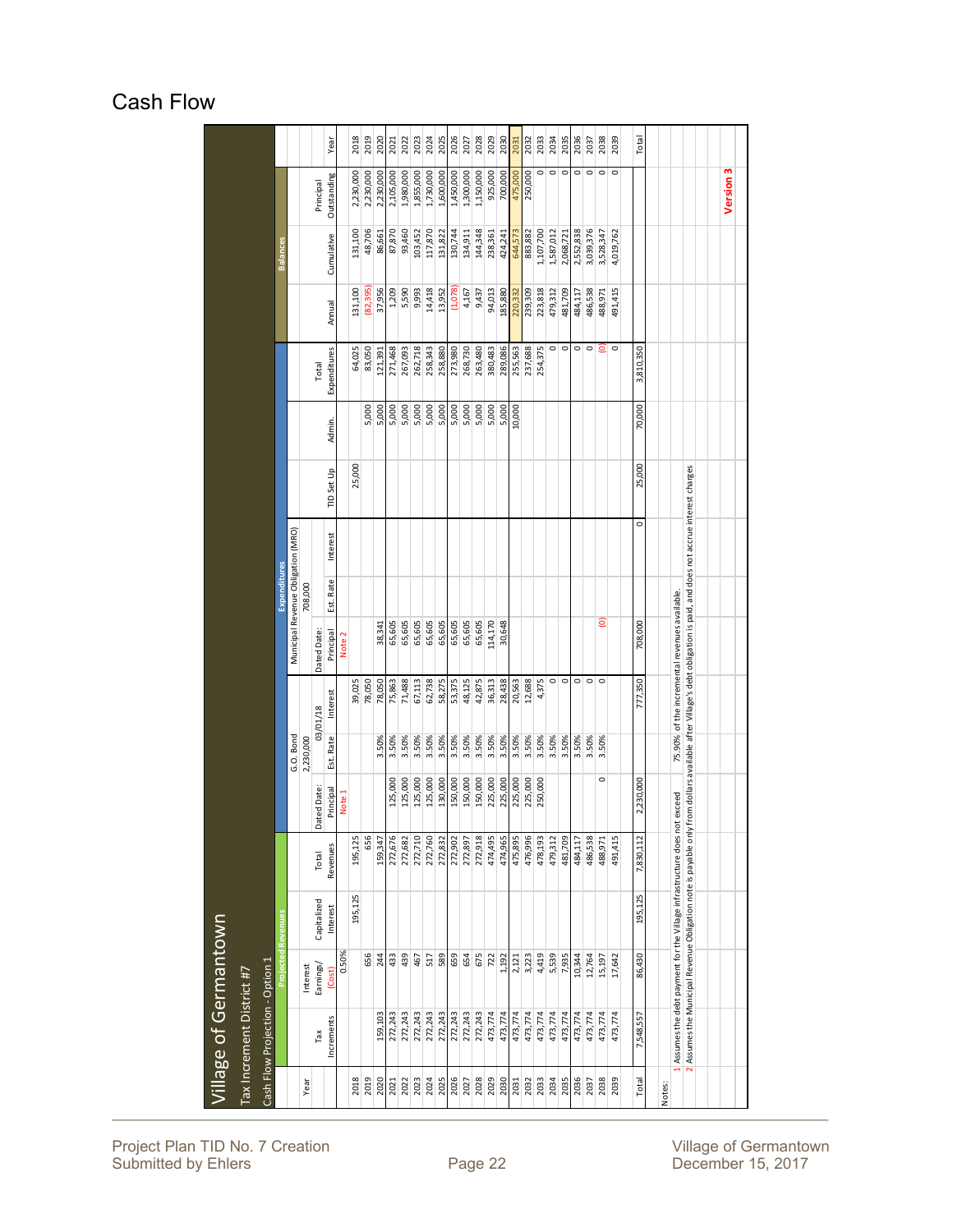There are no lands proposed for inclusion within the District that were annexed by the Village on or after January 1, 2004.

### Section 12: Estimate of Property to be Devoted to Retail **Business**

Pursuant to Wisconsin Statutes Sections 66.1105(5)(b) and 66.1105(6)(am)1, the Village estimates that none of the territory within the District will be devoted to retail business at the end of the District's maximum expenditure period.

# Section 13: Proposed Zoning Ordinance Changes

The first three phases of the J.W. Speaker campus expansion will not require any zoning changes. However, future development of the area adjacent to Goldendale Road (Map Ref #3), including the construction/relocation of the J.W. Speaker Whitney Drive Facility and operations, will require that the area be rezoned from A-1: Agricultural to an alternative zoning prior to development. At the time of the drafting of this document, the Village Board was considering, but had not yet approved, the creation of a special "M-1: Limited Industrial Planned Development District" that would be applied to the entire TID #7 area.

The Village further acknowledges that any real property within the District that is found suitable for industrial sites and is zoned for industrial use will remain zoned for industrial use for the life of the District.

### Section 14: Proposed Changes in Master Plan, Map, Building Codes and Village of Germantown Ordinances

At the time of the drafting of this document, the Village Board was considering, but had not yet approved, the following proposed amendments to the Village's 2020 Land Use Plan:

- 1. Change approximately 31.1 acres classified as "Agricultural/Conservation Residential" to "Industrial/Office (Map Reference  $#3 - Page 7$ )
- 2. Change approximately 8.6 acres classified as "Low Density Residential" to "Industrial/Office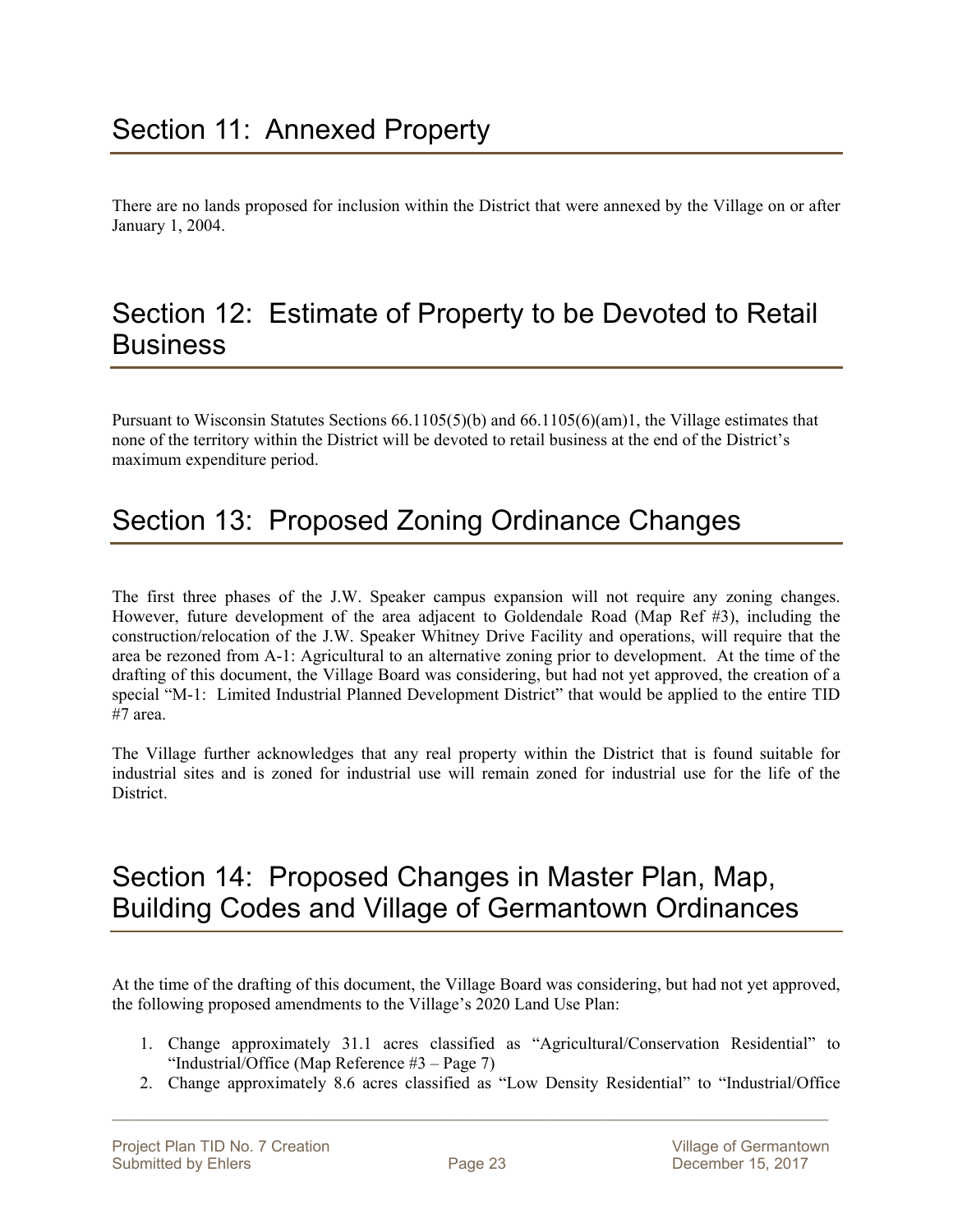(Map Reference #4 – Page 7)

3. Expand the 2020 Sanitary Sewer Service Area (SSA) boundary to include the 39.7 acre Mayer/Neu property (Map Reference #3 – Page 7).

# Section 15: Relocation

It is not anticipated there will be a need to relocate persons or businesses in conjunction with this Plan. In the event relocation or the acquisition of property by eminent domain becomes necessary at some time during the implementation period, the Village will follow applicable Wisconsin Statutes Section chapter 32.

### Section 16: Orderly Development of the Village of **Germantown**

The District contributes to the orderly development of the Village by providing the opportunity for continued growth in tax base, job opportunities and general economic activity. The expansion of the J.W. Speaker facility in this location will enhance the existing J.W. Speaker facility and will allow for limited expansion of the Village's utility foot print. The expansion of the utility footprint is orderly and does not open excessive lands for other development.

### Section 17: List of Estimated Non-Project Costs

Non-Project costs are public works projects that only partly benefit the District or are not eligible to be paid with tax increments, or costs not eligible to be paid with TIF funds.

The Village does not expect to incur any non-project costs in the implementation of this Project Plan.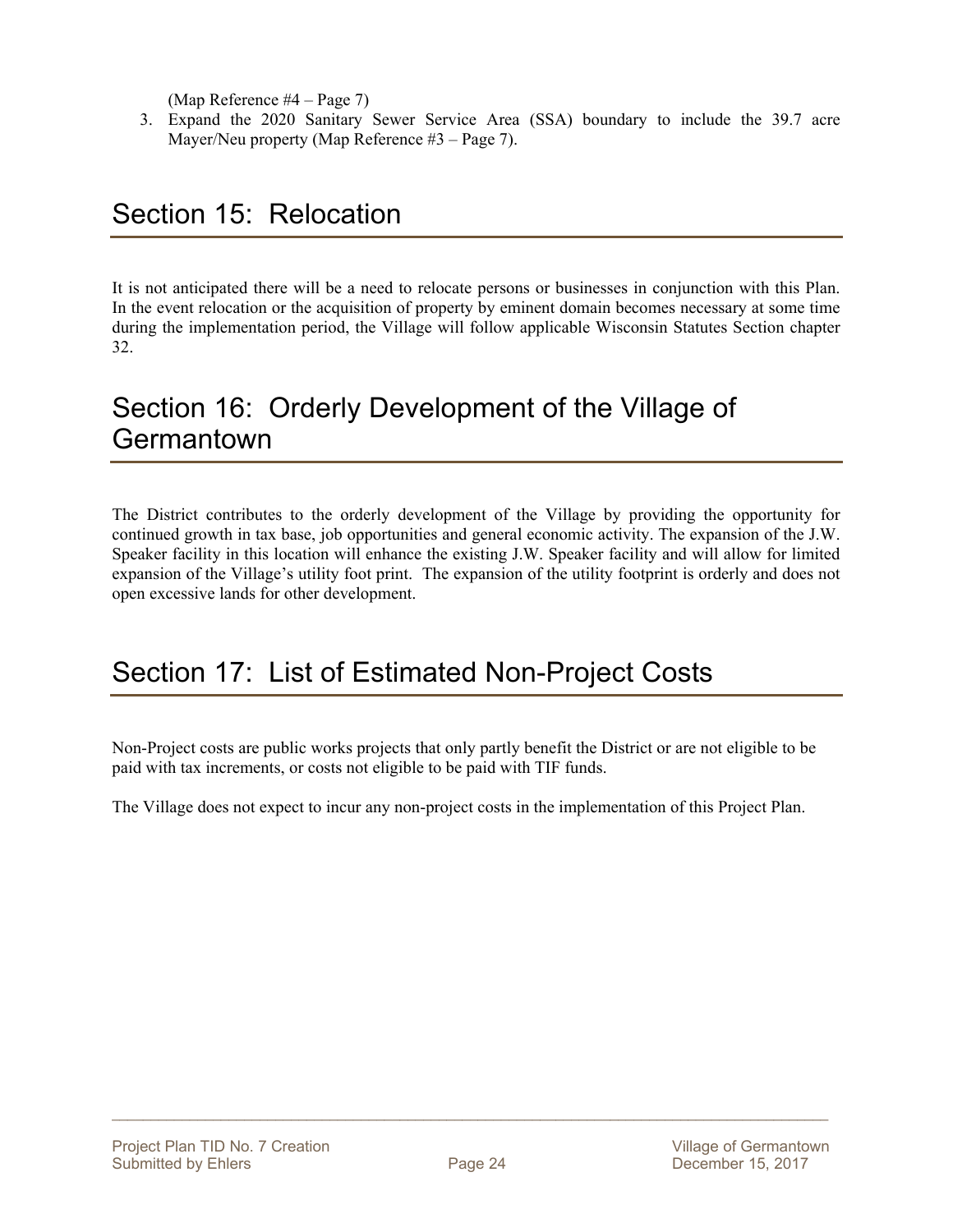### Section 18: Opinion of Attorney for the Village of Germantown Advising Whether the Plan is Complete and Complies with Wisconsin Statutes 66.1105

WESOLOWSKI, REIDENBACH & SAJDAK, S.C.

**ATTORNEYS AT LAW** 11402 WEST CHURCH STREET FRANKLIN, WISCONSIN 53132

**JESSE A. WESOLOWSKI** FREDERICK E. REIDENBACH 1919-2002 **BRIAN C. SAJDAK** CHRISTOPHER R. SMITH

TELEPHONE (414) 529-8900 FACSIMILE (414) 529-2121

JANE C. KASSIS. **LEGAL SECRETARY** 

December 18, 2017

Honorable Dean R. Wolter Village of Germantown N112 W17001 Mequon Road Germantown, WI 53022

> Re: Germantown Tax Increment District No. 7 Project Plan

Dear President Wolter:

In my role as Village Attorney for the Village of Germantown, I have reviewed the Project Plan for Germantown Tax Increment District No. 7. Following that review, it is my opinion that the Project Plan is complete and that it complies with the requirements of Wis. Stat.  $§$  66.1105(4)(f).

Please let me know if I can be of any further assistance on this matter.

Very truly yours,

ján C. Sajdak

Village Attorney

cc: Ms. Deanna Boldrey, Village Clerk Mr. Steven Kreklow, Village Administrator Mr. James Mann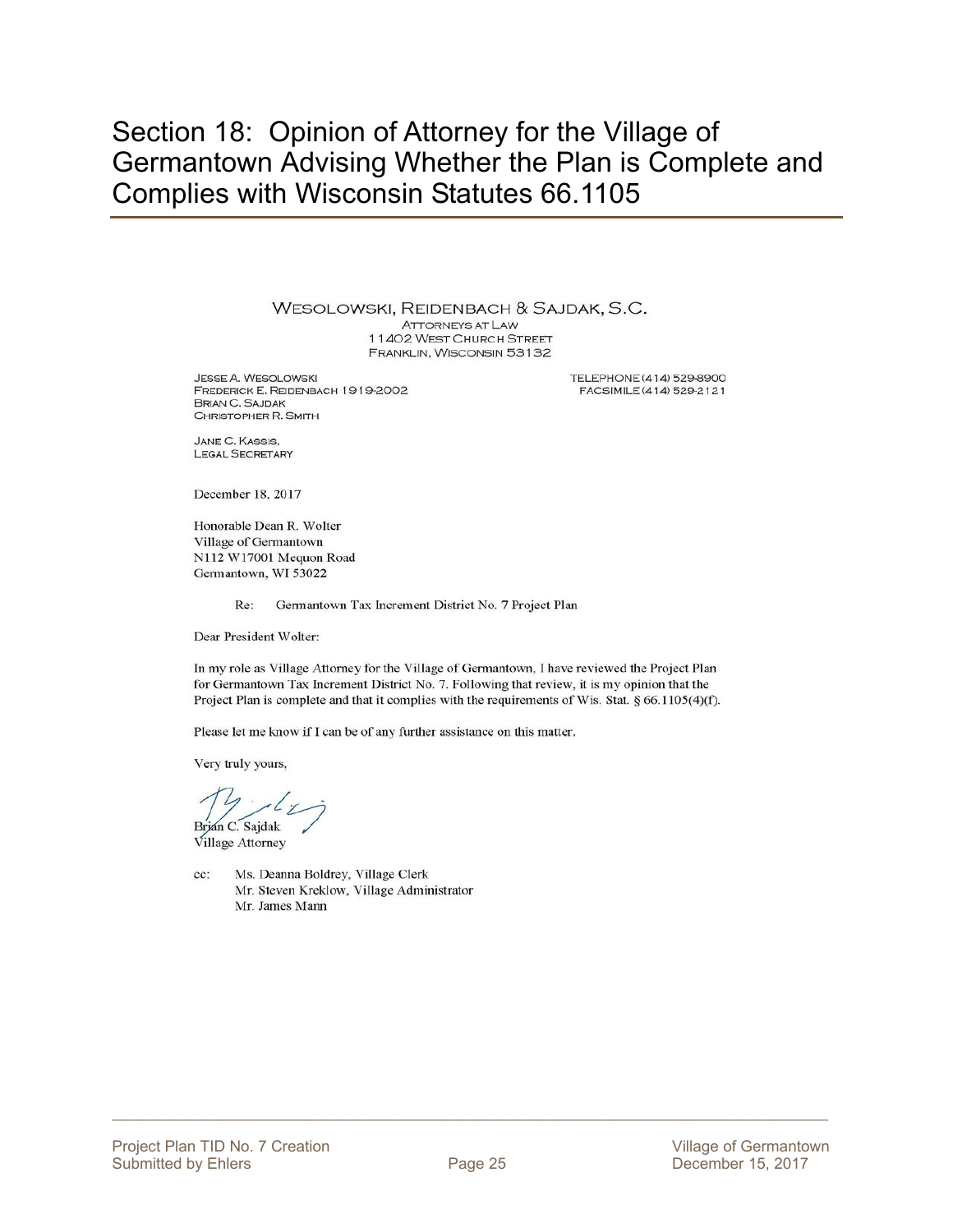# Exhibit A: Calculation of the Share of Projected Tax Increments Estimated to be Paid by the Owners of Property in the Overlying Taxing Jurisdictions

|              | Estimated portion of taxes that owners of taxable property in each taxing jurisdiction              |              |                        |                                                |           |              |
|--------------|-----------------------------------------------------------------------------------------------------|--------------|------------------------|------------------------------------------------|-----------|--------------|
|              |                                                                                                     |              |                        | overlaying district would pay by jurisdiction. |           |              |
|              | Statement of Taxes Data Year:                                                                       |              | 2016                   |                                                |           |              |
|              |                                                                                                     |              |                        | Percentage                                     |           |              |
|              | County                                                                                              |              | 6,193,167              | 14.12%                                         |           |              |
|              | <b>Technical College</b>                                                                            |              | 3,026,879              | 6.90%                                          |           |              |
|              | Municipality                                                                                        |              | 13,617,766             | 31.04%                                         |           |              |
|              | School District:                                                                                    |              | 21,030,375             | 47.94%                                         |           |              |
|              |                                                                                                     |              |                        |                                                |           |              |
|              |                                                                                                     |              |                        |                                                |           |              |
|              |                                                                                                     |              |                        |                                                |           |              |
|              | Total                                                                                               |              | 43,868,187             |                                                |           |              |
|              |                                                                                                     |              |                        |                                                |           |              |
|              |                                                                                                     |              |                        |                                                |           |              |
|              |                                                                                                     |              |                        |                                                |           |              |
|              |                                                                                                     |              |                        | Technical                                      |           |              |
| Revenue Year | County                                                                                              | Municipality | <b>School District</b> | College                                        | Total     | Revenue Year |
|              |                                                                                                     |              |                        |                                                |           |              |
|              |                                                                                                     |              |                        |                                                |           |              |
| 2020         | 22,462                                                                                              | 49,390       | 76,274                 | 10,978                                         | 159,103   | 2020         |
| 2021         | 38,434                                                                                              | 84,511       | 130,513                | 18,785                                         | 272,243   | 2021         |
| 2022         | 38,434                                                                                              | 84,511       | 130,513                | 18,785                                         | 272,243   | 2022         |
| 2023         | 38,434                                                                                              | 84,511       | 130,513                | 18,785                                         | 272,243   | 2023         |
| 2024         | 38,434                                                                                              | 84,511       | 130,513                | 18,785                                         | 272,243   | 2024         |
| 2025         | 38,434                                                                                              | 84,511       | 130,513                | 18,785                                         | 272,243   | 2025         |
| 2026         | 38,434                                                                                              | 84,511       | 130,513                | 18,785                                         | 272,243   | 2026         |
| 2027         | 38,434                                                                                              | 84,511       | 130,513                | 18,785                                         | 272,243   | 2027         |
| 2028         | 38,434                                                                                              | 84,511       | 130,513                | 18,785                                         | 272,243   | 2028         |
| 2029         | 66,886                                                                                              | 147,071      | 227,127                | 32,690                                         | 473,774   | 2029         |
| 2030         | 66,886                                                                                              | 147,071      | 227,127                | 32,690                                         | 473,774   | 2030         |
| 2031         | 66,886                                                                                              | 147,071      | 227,127                | 32,690                                         | 473,774   | 2031         |
| 2032         | 66,886                                                                                              | 147,071      | 227,127                | 32,690                                         | 473,774   | 2032         |
| 2033         | 66,886                                                                                              | 147,071      | 227,127                | 32,690                                         | 473,774   | 2033         |
| 2034         | 66,886                                                                                              | 147,071      | 227,127                | 32,690                                         | 473,774   | 2034         |
| 2035         | 66,886                                                                                              | 147,071      | 227,127                | 32,690                                         | 473,774   | 2035         |
| 2036         | 66,886                                                                                              | 147,071      | 227,127                | 32,690                                         | 473,774   | 2036         |
| 2037         | 66,886                                                                                              | 147,071      | 227,127                | 32,690                                         | 473,774   | 2037         |
| 2038         | 66,886                                                                                              | 147,071      | 227,127                | 32,690                                         | 473,774   | 2038         |
| 2039         | 66,886                                                                                              | 147,071      | 227,127                | 32,690                                         | 473,774   | 2039         |
|              |                                                                                                     |              |                        |                                                |           |              |
|              | 1,065,681                                                                                           | 2,343,258    | 3,618,773              | 520,846                                        | 7,548,557 |              |
|              |                                                                                                     |              |                        |                                                |           |              |
| Notes:       |                                                                                                     |              |                        |                                                |           |              |
|              | The projection shown above is provided to meet the requirments of Wisconsin Statute 66.1105(4)(i)4. |              |                        |                                                |           |              |
|              |                                                                                                     |              |                        |                                                |           |              |
|              |                                                                                                     |              |                        |                                                |           |              |
|              |                                                                                                     |              |                        |                                                |           |              |
|              |                                                                                                     |              |                        |                                                |           |              |
|              |                                                                                                     |              |                        |                                                |           |              |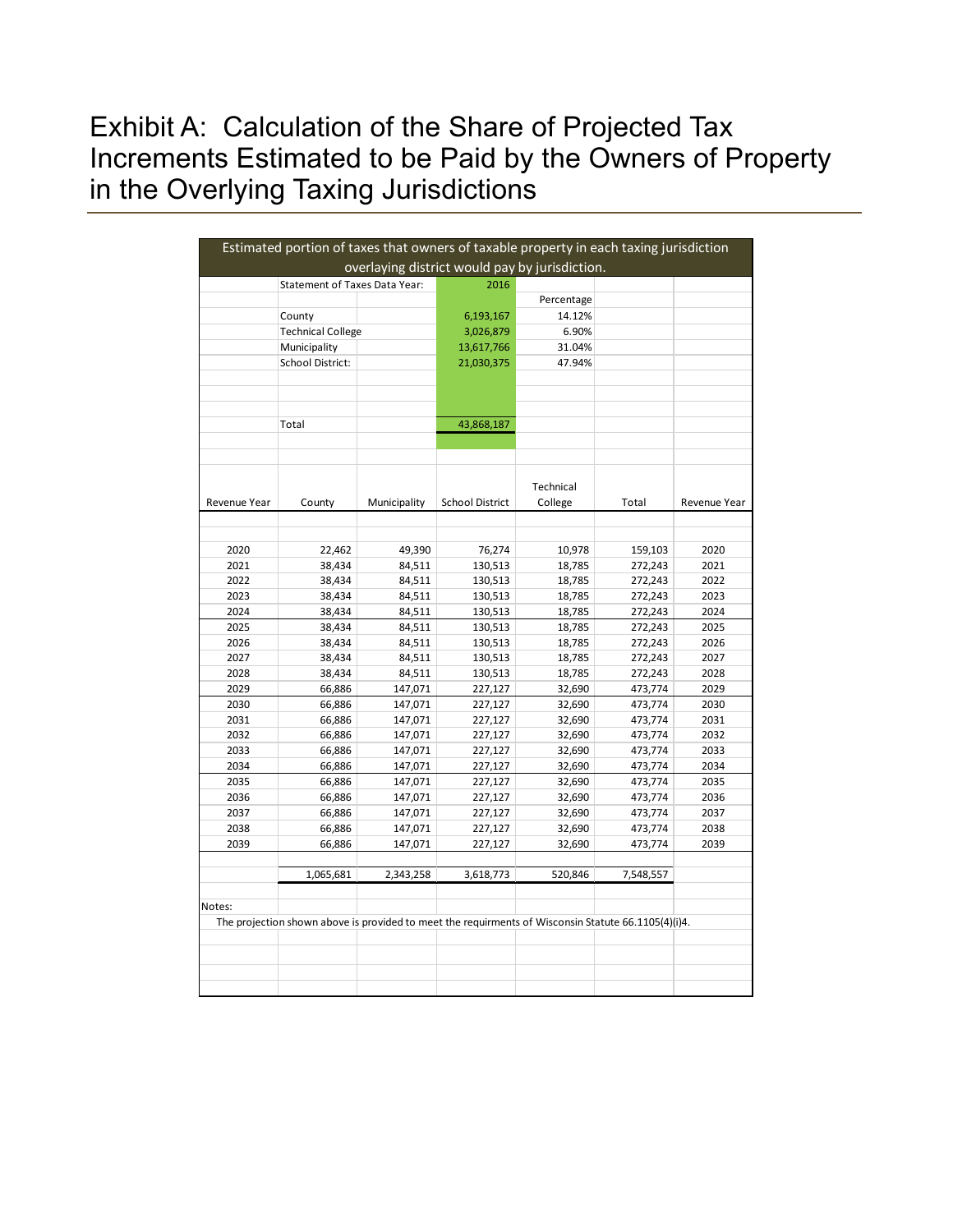# Appendix A: Sensitivity Analysis

|                |               |                                                                |                                                                                    |                                      |                          | Village of Germantown                                                                                                                          |                                                          |                      |                            |                        |
|----------------|---------------|----------------------------------------------------------------|------------------------------------------------------------------------------------|--------------------------------------|--------------------------|------------------------------------------------------------------------------------------------------------------------------------------------|----------------------------------------------------------|----------------------|----------------------------|------------------------|
|                |               |                                                                |                                                                                    |                                      |                          | Tax Increment District #7                                                                                                                      |                                                          |                      |                            |                        |
|                |               |                                                                |                                                                                    |                                      |                          |                                                                                                                                                |                                                          |                      |                            |                        |
|                |               |                                                                |                                                                                    | Tax Increment Projection Worksheet - |                          |                                                                                                                                                |                                                          | <b>vity Analysis</b> |                            |                        |
|                |               |                                                                |                                                                                    |                                      |                          |                                                                                                                                                |                                                          |                      |                            |                        |
|                |               | Type of District                                               | Industrial                                                                         |                                      |                          |                                                                                                                                                | <b>Base Value</b>                                        | $\overline{0}$       |                            |                        |
|                |               | <b>Creation Date</b>                                           | December 4, 2017                                                                   |                                      |                          |                                                                                                                                                | <b>Appreciation Factor</b>                               | 0.00%                | <b>Apply to Base Value</b> |                        |
|                |               | Valuation Date                                                 | Jan 1                                                                              | 2018                                 |                          |                                                                                                                                                | <b>Base Tax Rate</b>                                     | \$17.68              |                            |                        |
|                |               | Max Life (Years)                                               | 20                                                                                 |                                      |                          |                                                                                                                                                | Rate Adjustment Factor                                   | 0.00%                |                            |                        |
|                |               | Expenditure Periods/Termination                                | 15                                                                                 | 12/4/2032                            |                          |                                                                                                                                                |                                                          |                      |                            |                        |
|                |               | Revenue Periods/Final Year                                     | 20                                                                                 | 2039                                 |                          |                                                                                                                                                |                                                          |                      |                            |                        |
|                |               | <b>Extension Eligibility/Years</b>                             | Yes                                                                                | 3                                    |                          |                                                                                                                                                | Tax Exempt Discount Rate<br><b>Taxable Discount Rate</b> | 3.00%<br>4.50%       |                            |                        |
|                |               | <b>Adverse Impact Eligibility</b><br><b>Recipient District</b> | <b>No</b>                                                                          |                                      |                          |                                                                                                                                                |                                                          |                      |                            |                        |
|                |               |                                                                |                                                                                    |                                      |                          |                                                                                                                                                |                                                          |                      |                            |                        |
|                |               |                                                                |                                                                                    |                                      |                          |                                                                                                                                                |                                                          |                      |                            |                        |
|                |               |                                                                |                                                                                    |                                      |                          |                                                                                                                                                |                                                          |                      | <b>Tax Exempt</b>          |                        |
|                | Construction  |                                                                |                                                                                    | Inflation                            | Total                    |                                                                                                                                                |                                                          |                      | <b>NPV</b>                 | Taxable NPV            |
|                | Year          | Value Added                                                    | <b>Valuation Year</b>                                                              | Increment                            | Increment                | Revenue Year                                                                                                                                   | <b>Tax Rate</b>                                          | Tax Increment        | Calculation                | Calculation            |
|                |               |                                                                |                                                                                    |                                      |                          |                                                                                                                                                |                                                          |                      |                            |                        |
| $\mathbf{1}$   | 2018          | 9,000,000                                                      | 2019                                                                               | $\mathbf 0$                          | 9,000,000                | 2020                                                                                                                                           | \$17.68                                                  | 159,103              | 154,469                    | 152,252                |
| $\overline{2}$ | 2019          | 6,400,000                                                      | 2020                                                                               | $\pmb{0}$                            | 15,400,000               | 2021                                                                                                                                           | \$17.68                                                  | 272,243              | 411,084                    | 401,553                |
| 3              | 2020          | 0                                                              | 2021                                                                               | 0                                    | 15,400,000               | 2022                                                                                                                                           | \$17.68                                                  | 272,243              | 660,225                    | 640,119                |
| 4              | 2021          | $\pmb{0}$                                                      | 2022                                                                               | $\pmb{0}$                            | 15,400,000               | 2023                                                                                                                                           | \$17.68                                                  | 272,243              | 902,110                    | 868,411                |
| 5              | 2022          | 0                                                              | 2023                                                                               | 0                                    | 15,400,000               | 2024                                                                                                                                           | \$17.68                                                  | 272,243              | 1,136,949                  | 1,086,873              |
| 6              | 2023          | 0                                                              | 2024                                                                               | $\mathbf 0$                          | 15,400,000               | 2025                                                                                                                                           | \$17.68                                                  | 272,243              | 1,364,948                  | 1,295,927              |
| 7              | 2024          | 0                                                              | 2025                                                                               | 0                                    | 15,400,000               | 2026                                                                                                                                           | \$17.68                                                  | 272,243              | 1,586,307                  | 1,495,979              |
| 8              | 2025          | 0                                                              | 2026                                                                               | $\mathbf 0$                          | 15,400,000               | 2027                                                                                                                                           | \$17.68                                                  | 272,243              | 1,801,218                  | 1,687,416              |
| 9              | 2026          | 0                                                              | 2027                                                                               | $\mathbf 0$                          | 15,400,000               | 2028                                                                                                                                           | \$17.68                                                  | 272,243              | 2,009,869                  | 1,870,610              |
| 10             | 2027          | 0                                                              | 2028                                                                               | $\mathbf 0$                          | 15,400,000               | 2029                                                                                                                                           | \$17.68                                                  | 272,243              | 2,212,444                  | 2,045,915              |
| 11             | 2028          | $\mathbf 0$                                                    | 2029                                                                               | $\mathbf 0$                          | 15,400,000               | 2030                                                                                                                                           | \$17.68                                                  | 272,243              | 2,409,118                  | 2,213,670              |
| 12<br>13       | 2029<br>2030  | $\mathbf 0$<br>$\mathbf 0$                                     | 2030<br>2031                                                                       | $\mathbf 0$<br>$\mathbf 0$           | 15,400,000<br>15,400,000 | 2031<br>2032                                                                                                                                   | \$17.68<br>\$17.68                                       | 272,243<br>272,243   | 2,600,064                  | 2,374,202              |
| 14             | 2031          | $\mathbf{0}$                                                   | 2032                                                                               | $\mathbf 0$                          | 15,400,000               | 2033                                                                                                                                           | \$17.68                                                  | 272,243              | 2,785,448<br>2,965,433     | 2,527,821<br>2,674,825 |
| 15             | 2032          | 0                                                              | 2033                                                                               | $\mathbf 0$                          | 15,400,000               | 2034                                                                                                                                           | \$17.68                                                  | 272,243              | 3,140,175                  | 2,815,499              |
| 16             | 2033          | $\pmb{0}$                                                      | 2034                                                                               | 0                                    | 15,400,000               | 2035                                                                                                                                           | \$17.68                                                  | 272,243              | 3,309,828                  | 2,950,115              |
| 17             | 2034          | $\pmb{0}$                                                      | 2035                                                                               | $\pmb{0}$                            | 15,400,000               | 2036                                                                                                                                           | \$17.68                                                  | 272,243              | 3,474,540                  | 3,078,934              |
| 18             | 2035          | 0                                                              | 2036                                                                               | $\mathbf 0$                          | 15,400,000               | 2037                                                                                                                                           | \$17.68                                                  | 272,243              | 3,634,454                  | 3,202,205              |
| 19             | 2036          | 0                                                              | 2037                                                                               | $\pmb{0}$                            | 15,400,000               | 2038                                                                                                                                           | \$17.68                                                  | 272,243              | 3,789,710                  | 3,320,169              |
| 20             | 2037          | 0                                                              | 2038                                                                               | 0                                    | 15,400,000               | 2039                                                                                                                                           | \$17.68                                                  | 272,243              | 3,940,445                  | 3,433,052              |
|                |               |                                                                |                                                                                    |                                      |                          |                                                                                                                                                |                                                          |                      |                            |                        |
|                | <b>Totals</b> | 15,400,000                                                     |                                                                                    | $\mathbf{0}$                         |                          |                                                                                                                                                | <b>Future Value of Increment</b>                         | 5,331,721            |                            |                        |
| Notes:         |               |                                                                |                                                                                    |                                      |                          |                                                                                                                                                |                                                          |                      |                            |                        |
|                |               |                                                                | Actual results will vary depending on development, inflation of overall tax rates. |                                      |                          |                                                                                                                                                |                                                          |                      |                            |                        |
|                |               |                                                                |                                                                                    |                                      |                          | NPV calculations represent estimated amount of funds that could be borrowed (including project cost, capitalized interest and issuance costs). |                                                          |                      |                            |                        |